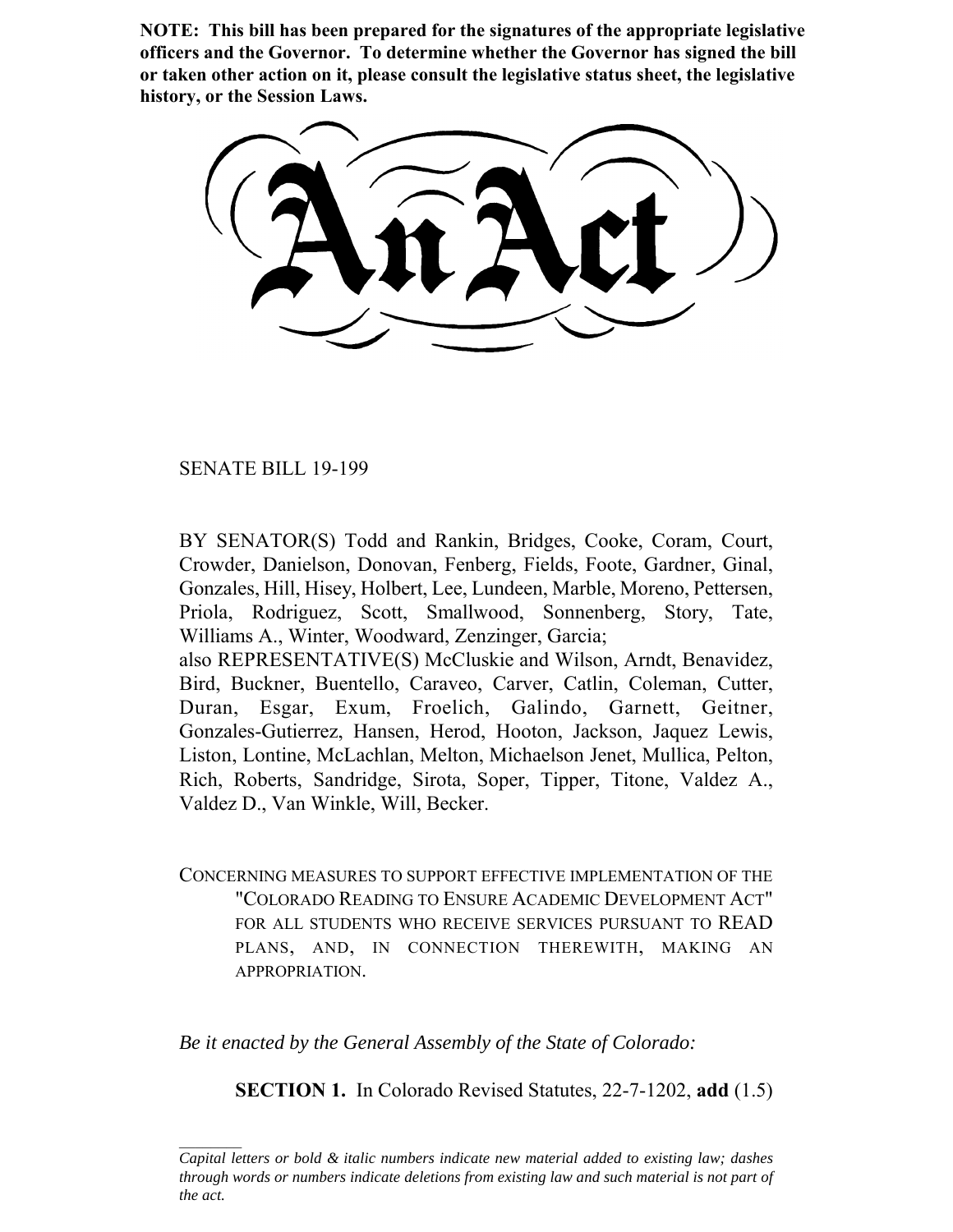as follows:

**22-7-1202. Legislative declaration.** (1.5) (a) THE GENERAL ASSEMBLY FURTHER FINDS THAT:

(I) READING IS A CRITICAL SKILL THAT EVERY CHILD MUST DEVELOP EARLY IN THE CHILD'S EDUCATIONAL CAREER TO BE SUCCESSFUL;

(II) RESEARCH SHOWS THAT READING INSTRUCTION THAT IS FOCUSED AROUND THE FOUNDATIONAL READING SKILLS OF PHONEMIC AWARENESS, PHONICS, VOCABULARY DEVELOPMENT, READING FLUENCY INCLUDING ORAL SKILLS, AND READING COMPREHENSION IS HIGHLY EFFECTIVE IN TEACHING YOUNG CHILDREN TO READ;

(III) SECTION 15 OF ARTICLE IX OF THE STATE CONSTITUTION GRANTS TO THE ELECTED BOARD OF EDUCATION IN EACH SCHOOL DISTRICT THE AUTHORITY TO HAVE CONTROL OF INSTRUCTION IN THE PUBLIC SCHOOLS OF THE SCHOOL DISTRICT, AND SECTION 16 OF ARTICLE IX OF THE STATE CONSTITUTION PROHIBITS THE GENERAL ASSEMBLY AND THE STATE BOARD OF EDUCATION FROM PRESCRIBING THE TEXTBOOKS TO BE USED IN PUBLIC SCHOOLS;

(IV) HOWEVER, SECTION 2 OF ARTICLE IX OF THE STATE CONSTITUTION REQUIRES THE GENERAL ASSEMBLY TO PROVIDE FOR THE ESTABLISHMENT AND MAINTENANCE OF A THOROUGH AND UNIFORM SYSTEM OF FREE PUBLIC SCHOOLS THROUGHOUT THE STATE, AND SECTION 1 OF ARTICLE IX OF THE STATE CONSTITUTION VESTS THE GENERAL SUPERVISION OF THE PUBLIC SCHOOLS OF THE STATE IN THE STATE BOARD OF EDUCATION;

(V) IN INTERPRETING THESE CONSTITUTIONAL PROVISIONS, THE COLORADO SUPREME COURT HAS FOUND THAT, BECAUSE THEY ARE COMPETING INTERESTS, NONE ARE ABSOLUTE; THESE INTERESTS MUST BE BALANCED TO IDENTIFY THE CONTOURS OF THE RESPONSIBILITY ASSIGNED TO EACH ENTITY; AND

(VI) IT IS THE GENERAL ASSEMBLY THAT INITIALLY STRIKES THIS BALANCE.

(b) THE GENERAL ASSEMBLY FINDS, THEREFORE, THAT ENSURING THAT EACH CHILD HAS ACCESS THROUGH THE PUBLIC SCHOOLS TO

### PAGE 2-SENATE BILL 19-199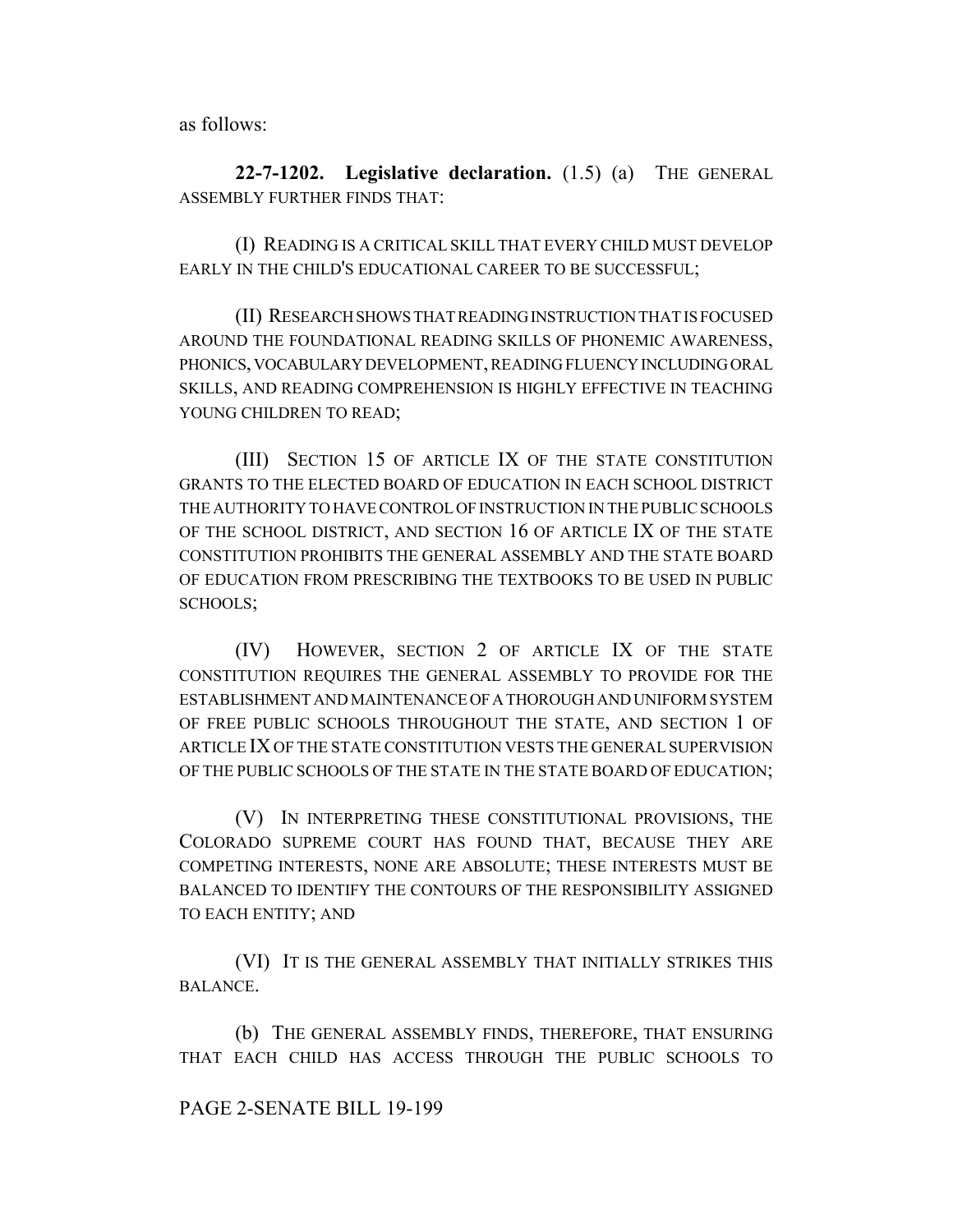EVIDENCE-BASED READING INSTRUCTION THAT IS FOCUSED ON DEVELOPING THE FOUNDATIONAL READING SKILLS OF PHONEMIC AWARENESS, PHONICS, VOCABULARY DEVELOPMENT, READING FLUENCY INCLUDING ORAL SKILLS, AND READING COMPREHENSION IS A SIGNIFICANT COMPONENT OF ENSURING THAT THE SYSTEM OF FREE PUBLIC SCHOOLS THROUGHOUT THE STATE IS THOROUGH AND UNIFORM. IN EXERCISING ITS AUTHORITY OF GENERAL SUPERVISION OF THE PUBLIC SCHOOLS OF THE STATE, IT IS APPROPRIATE THAT THE STATE BOARD OF EDUCATION, SUPPORTED BY THE DEPARTMENT OF EDUCATION, HOLD LOCAL EDUCATION PROVIDERS ACCOUNTABLE FOR DEMONSTRATING THAT THE READING INSTRUCTION THEY PROVIDE IS FOCUSED ON THESE FIVE FOUNDATIONAL READING SKILLS. AND, IN MAINTAINING CONTROL OF THE INSTRUCTION IN THE CLASSROOMS OF THE PUBLIC SCHOOLS OF THEIR RESPECTIVE SCHOOL DISTRICTS, IT IS APPROPRIATE THAT EACH SCHOOL DISTRICT BOARD OF EDUCATION SELECT THE CORE READING INSTRUCTIONAL PROGRAMS AND READING INTERVENTIONS TO BE USED IN THOSE PUBLIC SCHOOLS, SO LONG AS THEY ARE FOCUSED ON PHONEMIC AWARENESS, PHONICS, VOCABULARY DEVELOPMENT, READING FLUENCY INCLUDING ORAL SKILLS, AND READING COMPREHENSION TO ENSURE THAT THE STUDENTS EDUCATED IN THE PUBLIC SCHOOLS THROUGHOUT THE STATE CONSISTENTLY RECEIVE EVIDENCE-BASED INSTRUCTION THAT IS PROVEN TO EFFECTIVELY TEACH CHILDREN TO READ.

**SECTION 2.** In Colorado Revised Statutes, 22-7-1203, **amend** (9); **repeal** (12); and **add** (7.5) as follows:

**22-7-1203. Definitions.** As used in this part 12, unless the context otherwise requires:

(7.5) "MULTI-TIERED SYSTEMS OF SUPPORTS" MEANS A SYSTEMIC PREVENTIVE APPROACH THAT ADDRESSES THE ACADEMIC AND SOCIAL-EMOTIONAL NEEDS OF ALL STUDENTS AT THE UNIVERSAL, TARGETED, AND INTENSIVE LEVELS. THROUGH THE MULTI-TIERED SYSTEMS OF SUPPORTS, A TEACHER PROVIDES HIGH-QUALITY, SCIENTIFICALLY BASED OR EVIDENCE-BASED INSTRUCTION AND INTERVENTION THAT IS MATCHED TO STUDENT NEEDS; USES A METHOD OF MONITORING PROGRESS FREQUENTLY TO INFORM DECISIONS ABOUT INSTRUCTION AND GOALS; AND APPLIES THE STUDENT'S RESPONSE DATA TO IMPORTANT EDUCATIONAL DECISIONS.

(9) "Per-pupil intervention moneys MONEY" means the moneys MONEY calculated and distributed to local education providers pursuant to

### PAGE 3-SENATE BILL 19-199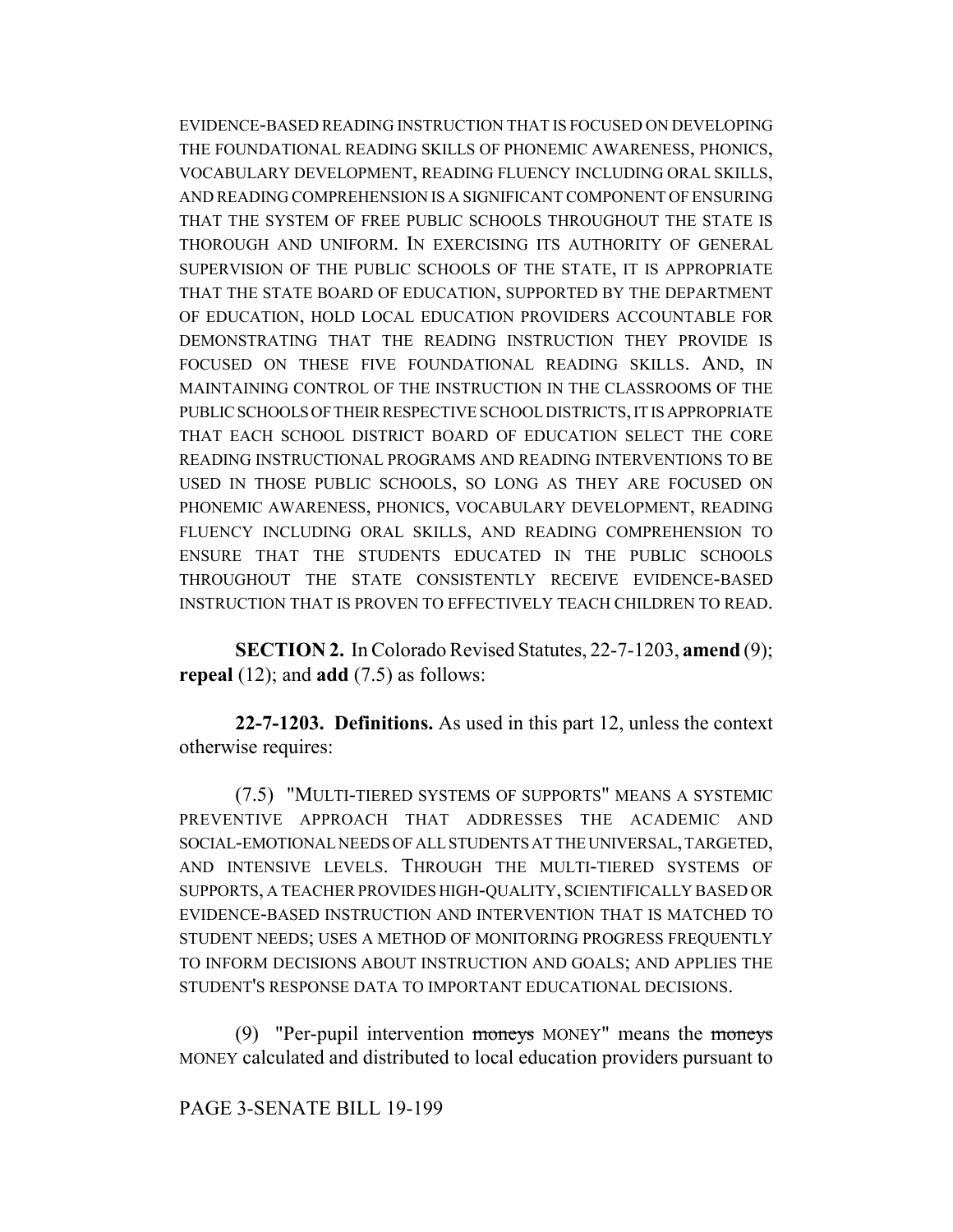section  $22 - 7 - 1210$  (5) SECTION 22-7-1210.5.

(12) "Response to intervention framework" means a systemic preventive approach that addresses the academic and social-emotional needs of all students at the universal, targeted, and intensive levels. Through the response to intervention framework, a teacher provides high-quality, scientifically based or evidence-based instruction and intervention that is matched to student needs; uses a method of monitoring progress frequently to inform decisions about instruction and goals; and applies the student's response data to important educational decisions.

**SECTION 3.** In Colorado Revised Statutes, **amend** 22-7-1204 as follows:

**22-7-1204. Early literacy education.** Each local education provider that enrolls students in kindergarten or first, second, or third grade shall provide to the students enrolled in said grades the instructional programming and services necessary to ensure to the greatest extent possible that students, as they progress through kindergarten, first, second, and third grade, develop the necessary reading skills to enable them to master the academic standards and expectations applicable to the fourth-grade curriculum and beyond. THE INSTRUCTIONAL PROGRAMMING AND SERVICES FOR TEACHING STUDENTS TO READ MUST BE EVIDENCE BASED AND SCIENTIFICALLY BASED AND MUST FOCUS ON READING COMPETENCY IN THE AREAS OF PHONEMIC AWARENESS, PHONICS, VOCABULARY DEVELOPMENT, READING FLUENCY INCLUDING ORAL SKILLS, AND READING COMPREHENSION.

**SECTION 4.** In Colorado Revised Statutes, 22-7-1206, **amend** (2), (5) introductory portion, and  $(5)(c)$  as follows:

**22-7-1206. Reading to ensure academic development plan contents - implementation.** (2) (a) If a student's reading skills are below grade-level expectations, as adopted by the state board, but the student does not have a significant reading deficiency, the local education provider shall ensure that the student receives appropriate interventions through the response to intervention framework MULTI-TIERED SYSTEMS OF SUPPORTS or a comparable intervention system implemented by the local education provider. AT A MINIMUM, THE LOCAL EDUCATION PROVIDER SHALL ENSURE THAT THE STUDENT RECEIVES EDUCATIONAL SERVICES IN A DAILY LITERACY

PAGE 4-SENATE BILL 19-199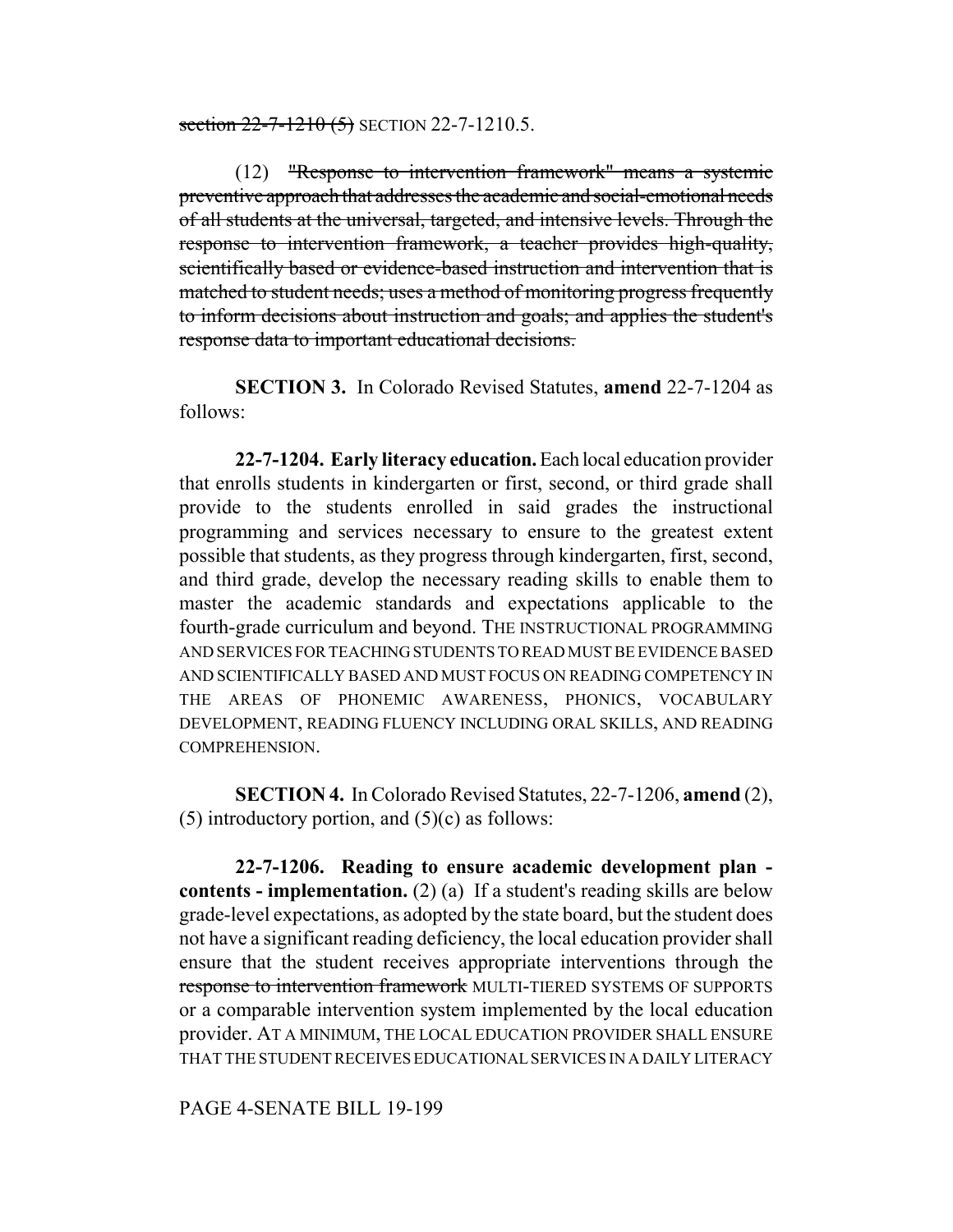BLOCK FOR THE LENGTH OF TIME IDENTIFIED AS EFFECTIVE IN RESEARCH RELATING TO BEST PRACTICES IN TEACHING READING.

(b) If a student has a significant reading deficiency, the student's READ plan shall MUST include the intervention instruction that the local education provider provides through the response to intervention framework MULTI-TIERED SYSTEMS OF SUPPORTS or a comparable intervention system implemented by the local education provider.

(5) Each READ plan shall MUST include, at a minimum:

(c) The type of additional instructional services and interventions the student will receive in reading. AT A MINIMUM, THE LOCAL EDUCATION PROVIDER SHALL ENSURE THAT THE STUDENT RECEIVES EDUCATIONAL SERVICES IN A DAILY LITERACY BLOCK FOR THE LENGTH OF TIME IDENTIFIED AS EFFECTIVE IN RESEARCH RELATING TO BEST PRACTICES IN TEACHING READING.

**SECTION 5.** In Colorado Revised Statutes, 22-7-1206, **amend** (4) as follows:

**22-7-1206. Reading to ensure academic development plan contents - implementation.** (4) If a student enrolled in kindergarten is identified as having a significant reading deficiency, the local education provider shall create the student's READ plan as a component of the student's individualized readiness plan created pursuant to section 22-7-1014. THE LOCAL EDUCATION PROVIDER MAY INCLUDE COMPONENTS OF THE STUDENT'S INDIVIDUALIZED READINESS PLAN THAT APPLY TO TEACHING LITERACY AS PART OF THE STUDENT'S READ PLAN AFTER THE STUDENT COMPLETES KINDERGARTEN, SO LONG AS THE LOCAL EDUCATION PROVIDER ADMINISTERS AN APPROVED READING ASSESSMENT TO THE STUDENT IN GRADES ONE THROUGH THREE AS REQUIRED IN SECTION 22-7-1205 (1) AND THE STUDENT'S READ PLAN MEETS THE REQUIREMENTS SPECIFIED IN SUBSECTION (5) OF THIS SECTION.

**SECTION 6.** In Colorado Revised Statutes, 22-7-1208, **add** (5), (6), and (7) as follows:

**22-7-1208. Local education providers - procedures - plans training.** (5) (a) BEGINNING WITH THE PLANS ADOPTED FOR THE 2020-21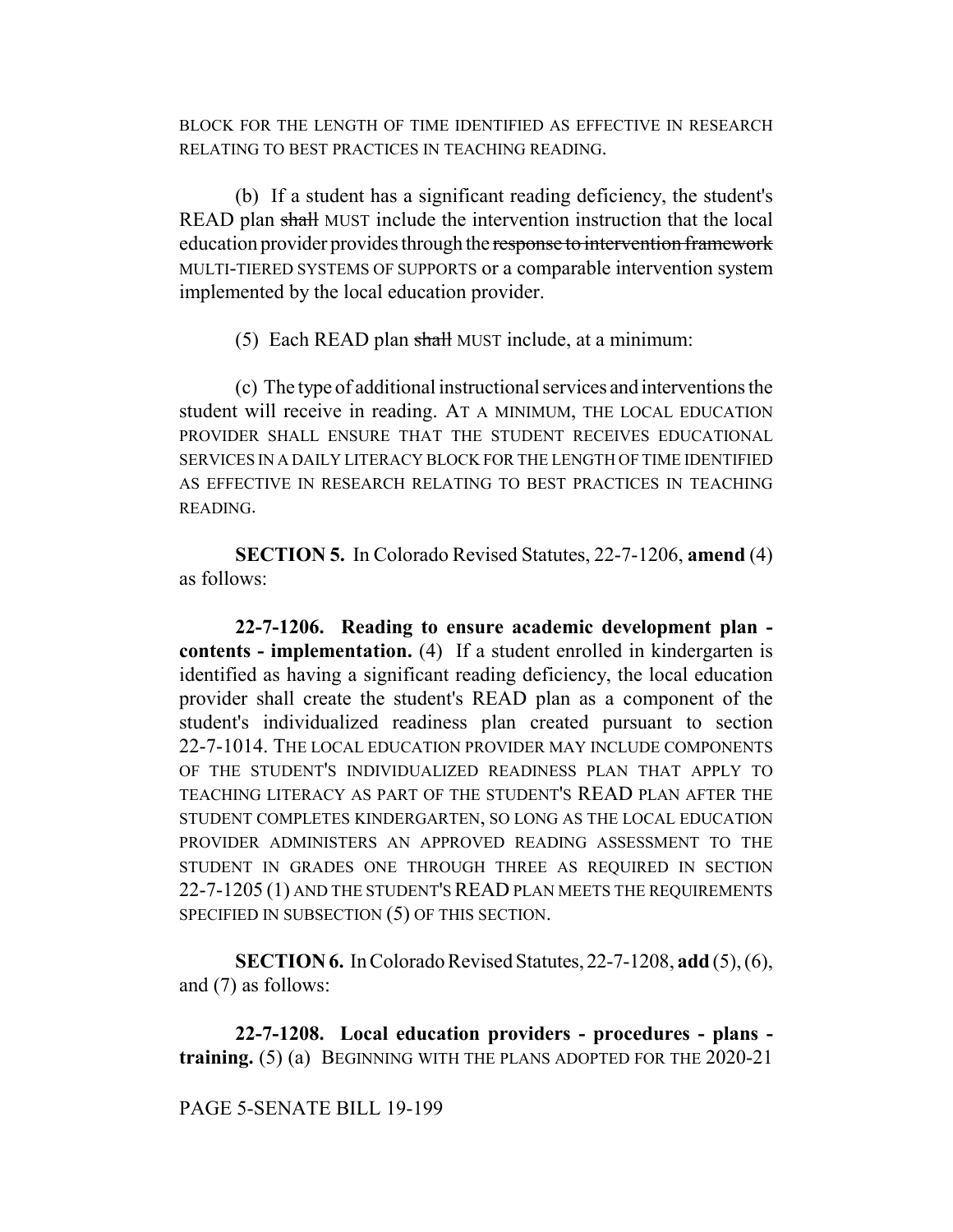SCHOOL YEAR, THE PLAN THAT A LOCAL EDUCATION PROVIDER MUST ADOPT BASED ON ITS ACCREDITATION CATEGORY PURSUANT TO SECTION 22-11-208 OR AS REQUIRED PURSUANT TO SECTION 22-11-210, WHICHEVER IS APPLICABLE, MUST INCLUDE THE FOLLOWING INFORMATION CONCERNING IMPLEMENTATION OF THIS PART 12 AS IT APPLIES TO EACH OF THE SCHOOLS OPERATED BY THE LOCAL EDUCATION PROVIDER:

(I) THE CORE AND SUPPLEMENTAL READING CURRICULUM USED AT EACH GRADE LEVEL, INCLUDING KINDERGARTEN FOR EACH SCHOOL THAT INCLUDES A KINDERGARTEN EDUCATIONAL PROGRAM. THE CORE AND SUPPLEMENTAL READING CURRICULUM MUST BE DESIGNED AROUND TEACHING THE FOUNDATIONAL READING SKILLS OF PHONEMIC AWARENESS, PHONICS, VOCABULARY DEVELOPMENT, READING FLUENCY INCLUDING ORAL SKILLS, AND READING COMPREHENSION.

(II) THE TARGETED, EVIDENCE-BASED OR SCIENTIFICALLY BASED CORE AND SUPPLEMENTAL READING INSTRUCTIONAL PROGRAMS AND INTERVENTION READING INSTRUCTION, SERVICES, AND OTHER SUPPORTS, INCLUDING THOSE AVAILABLE THROUGH THE MULTI-TIERED SYSTEMS OF SUPPORTS OR A COMPARABLE INTERVENTION SYSTEM IMPLEMENTED BY THE LOCAL EDUCATION PROVIDER, THAT EACH SCHOOL PROVIDES TO STUDENTS WHO ARE IDENTIFIED AS HAVING A SIGNIFICANT READING DEFICIENCY OR AS READING BELOW GRADE LEVEL;

(III) THE ASSESSMENTS THAT EACH SCHOOL USES AT EACH GRADE LEVEL TO MEET THE REQUIREMENTS SPECIFIED IN SECTION 22-7-1205 (1); AND

(IV) IF THE LOCAL EDUCATION PROVIDER RECEIVES AND USES PER-PUPIL INTERVENTION MONEY OR MONEY RECEIVED THROUGH THE EARLY LITERACY GRANT PROGRAM FOR PROFESSIONAL DEVELOPMENT, THE LOCAL EDUCATION PROVIDER'S PLAN FOR PROVIDING THE PROFESSIONAL DEVELOPMENT, WHICH DEVELOPMENT MUST BE TARGETED, EVIDENCE BASED OR SCIENTIFICALLY BASED, AND ALIGNED WITH THE INSTRUCTION, SERVICES, AND OTHER SUPPORTS PROVIDED TO STUDENTS WHO ARE IDENTIFIED AS HAVING A SIGNIFICANT READING DEFICIENCY OR AS READING BELOW GRADE LEVEL.

(b) IF A LOCAL EDUCATION PROVIDER IS AUTHORIZED PURSUANT TO SECTION 22-11-303 (4) OR 22-11-403 (5) TO ADOPT AND SUBMIT A PLAN

### PAGE 6-SENATE BILL 19-199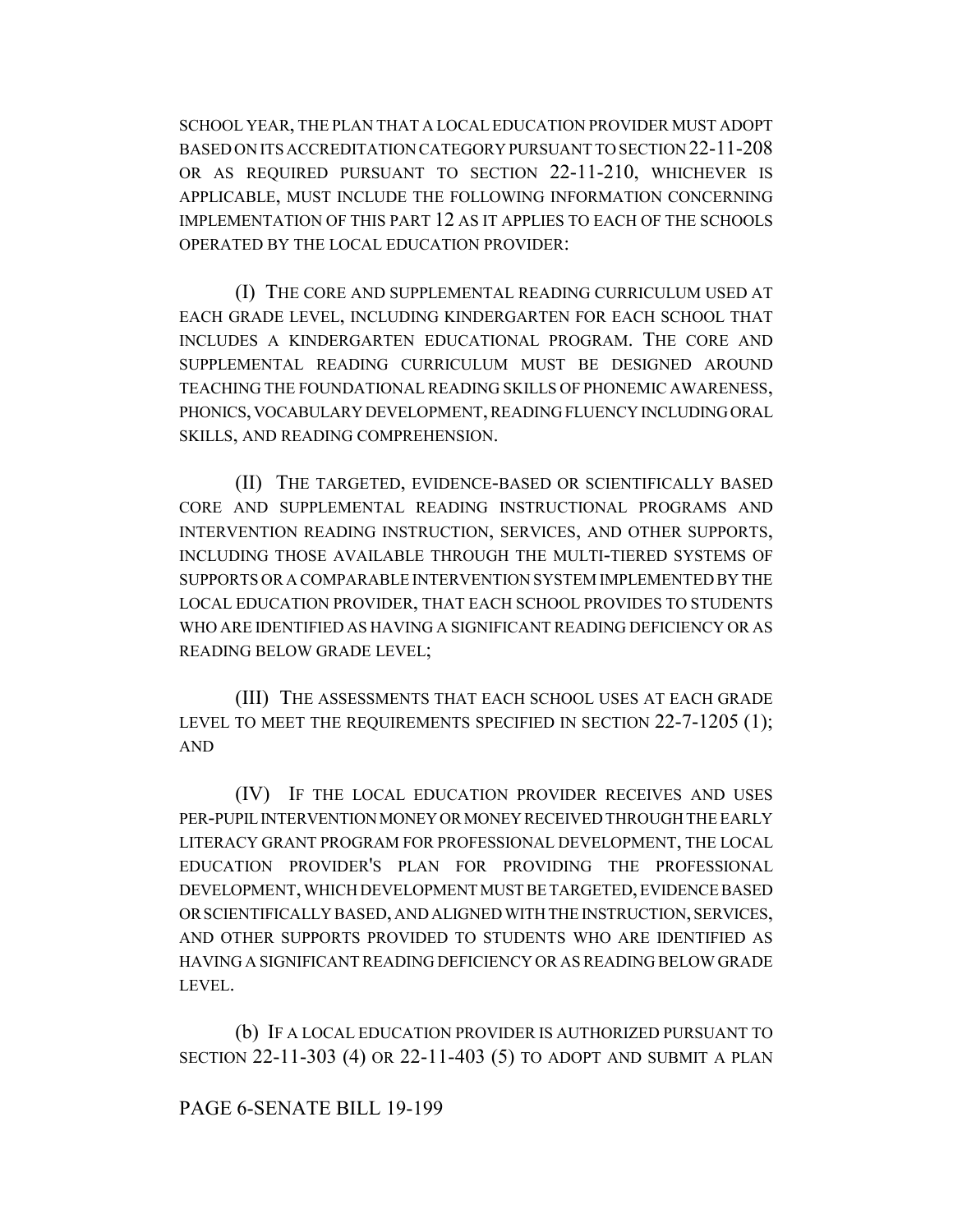EVERY TWO YEARS, THE LOCAL EDUCATION PROVIDER SHALL SUBMIT TO THE DEPARTMENT THE INFORMATION DESCRIBED IN SUBSECTION (5)(a) OF THIS SECTION ANNUALLY.

(6) (a) BY THE BEGINNING OF THE 2021-22 SCHOOL YEAR AND CONTINUING FOR EACH SCHOOL YEAR THEREAFTER, EACH LOCAL EDUCATION PROVIDER THAT RECEIVES PER-PUPIL INTERVENTION MONEY OR A GRANT THROUGH THE EARLY LITERACY GRANT PROGRAM IN ANY BUDGET YEAR STARTING WITH THE 2019-20 BUDGET YEAR SHALL ENSURE THAT EACH TEACHER EMPLOYED TO TEACH KINDERGARTEN OR ANY OF GRADES ONE THROUGH THREE SUCCESSFULLY COMPLETES OR HAS SUCCESSFULLY COMPLETED EVIDENCE-BASED TRAINING IN TEACHING READING.TO COMPLY WITH THIS SUBSECTION  $(6)(a)$ , A LOCAL EDUCATION PROVIDER MUST SUBMIT EVIDENCE, AS DESCRIBED IN SUBSECTION  $(6)(b)$  OF THIS SECTION, THAT EACH TEACHER EMPLOYED TO TEACH KINDERGARTEN OR ANY OF GRADES ONE THROUGH THREE HAS SUCCESSFULLY COMPLETED EVIDENCE-BASED TRAINING IN TEACHING READING THAT IS:

(I) INCLUDED AS A COURSE IN AN APPROVED PROGRAM OF PREPARATION, AS DEFINED IN SECTION 22-60.5-103(8), OR AN ALTERNATIVE TEACHER PROGRAM, AS DEFINED IN SECTION 22-60.5-103 (5);

(II) INCLUDED AS A COURSE IN A POST-GRADUATE DEGREE PROGRAM IN TEACHING READING OR LITERACY;

(III) PROVIDED BY THE DEPARTMENT OR INCLUDED ON THE ADVISORY LIST OF PROFESSIONAL DEVELOPMENT PROGRAMS PROVIDED BY THE DEPARTMENT PURSUANT TO SECTION 22-7-1209 (2)(c); OR

(IV) PROVIDED BY A LOCAL EDUCATION PROVIDER OR IS APPROPRIATE FOR LICENSE RENEWAL PURSUANT TO SECTION 22-60.5-110 (3).

(b) A TEACHER IS DEEMED TO HAVE SUCCESSFULLY COMPLETED EVIDENCE-BASED TRAINING IN TEACHING READING IF THE LOCAL EDUCATION PROVIDER SUBMITS TO THE DEPARTMENT EVIDENCE THAT THE TEACHER PASSED AN END-OF-COURSE ASSESSMENT OF LEARNING AT THE COMPLETION OF THE EVIDENCE-BASED TRAINING.

(c) AT THE REQUEST OF A LOCAL EDUCATION PROVIDER, THE

PAGE 7-SENATE BILL 19-199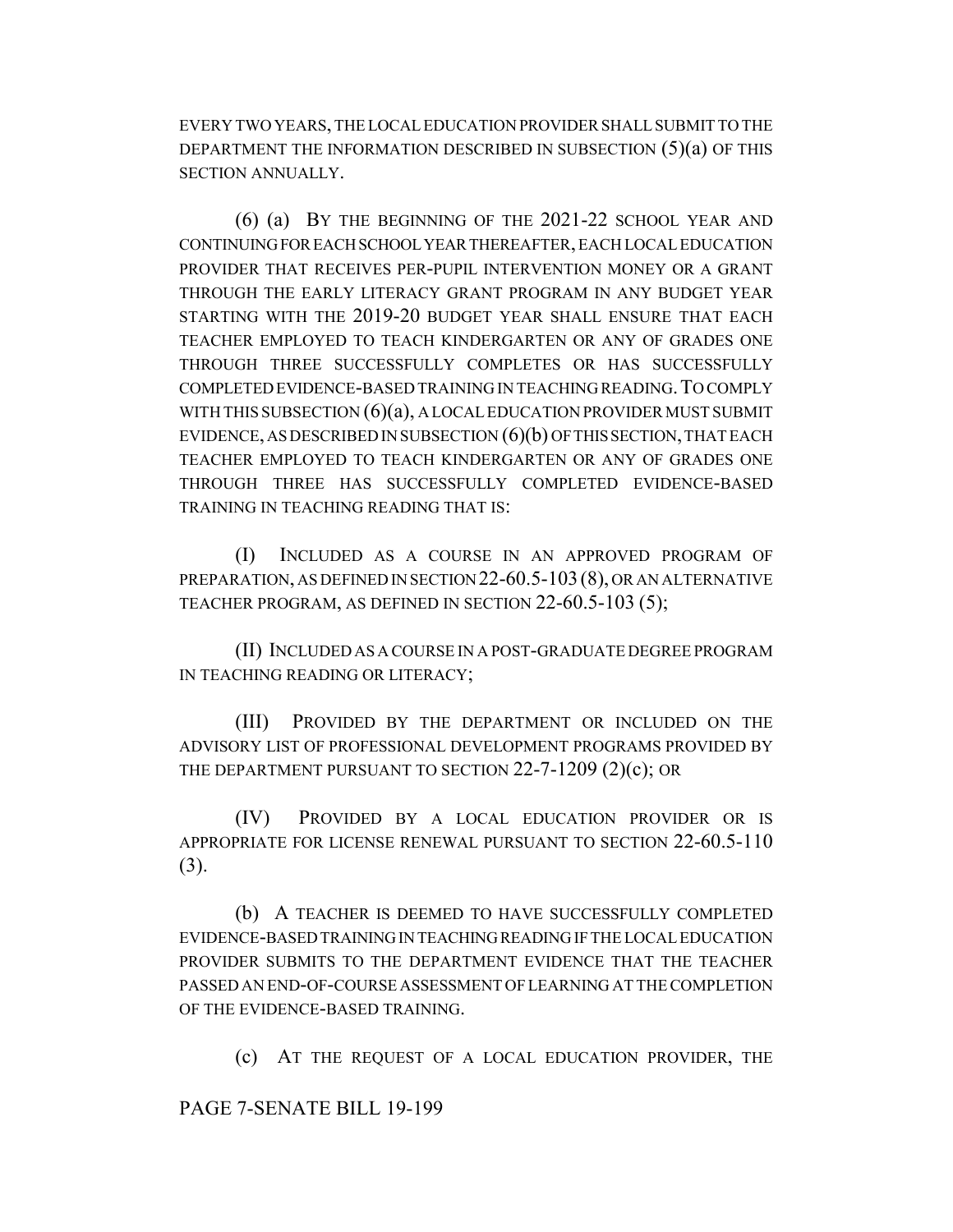DEPARTMENT SHALL PROVIDE, AT NO COST TO THE LOCAL EDUCATION PROVIDER, EVIDENCE-BASED TRAINING IN TEACHING READING TO ONE OR MORE OF THE TEACHERS EMPLOYED BY THE LOCAL EDUCATION PROVIDER TO TEACH KINDERGARTEN OR ANY OF GRADES ONE THROUGH THREE.

(d) NOTWITHSTANDING THE PROVISIONS OF SUBSECTION  $(6)(a)$  OF THIS SECTION, A LOCAL EDUCATION PROVIDER THAT IS NOT IN COMPLIANCE WITH THE REQUIREMENTS OF THIS SUBSECTION (6) AS OF THE BEGINNING OF THE 2021-22 SCHOOL YEAR OR FOR A SUBSEQUENT SCHOOL YEAR MAY REQUEST A ONE-YEAR EXTENSION FROM THE DEPARTMENT BASED ON A DEMONSTRATION OF GOOD CAUSE FOR INABILITY TO COMPLY.

(e) A LOCAL EDUCATION PROVIDER IS STRONGLY ENCOURAGED TO MAKE EVIDENCE-BASED TRAINING IN TEACHING READING AVAILABLE TO PARENTS AND MEMBERS OF THE COMMUNITY IN ORDER TO EFFECTIVELY PARTNER WITH THEM IN TEACHING EARLY-GRADE READING.

(f) THE STATE BOARD MAY ADOPT RULES AS NECESSARY TO SPECIFY THE TIME FRAMES AND PROCEDURES FOR COMPLYING WITH THE REQUIREMENTS SPECIFIED IN SUBSECTION  $(6)(a)$  OF THIS SECTION AND FOR APPLYING FOR AN EXTENSION PURSUANT TO SUBSECTION  $(6)(d)$  OF THIS SECTION AND THE FORM IN WHICH A LOCAL EDUCATION PROVIDER MUST SUBMIT EVIDENCE OF THE COMPLETION OF AN END-OF-COURSE ASSESSMENT OF LEARNING AS REQUIRED IN SUBSECTION (6)(b) OF THIS SECTION.

(7) EACH LOCAL EDUCATION PROVIDER IS STRONGLY ENCOURAGED TO PARTNER WITH ADJACENT PUBLIC LIBRARIES TO ENHANCE THE INSTRUCTIONAL PROGRAMMING AND SERVICES IN LITERACY PROVIDED BY THE LOCAL EDUCATION PROVIDER AND TO PROVIDE ACCESS FOR STUDENTS AND THEIR PARENTS TO READING MATERIALS FOR OUT-OF-SCHOOL LITERACY DEVELOPMENT.

**SECTION 7.** In Colorado Revised Statutes, 22-7-1209, **amend** (2)(a)(I), (2)(b), (2)(c), (3) introductory portion, and (6); and **add** (1)(d.5),  $(7)$ , and  $(8)$  as follows:

**22-7-1209. State board - rules - department - duties.** (1) The state board shall promulgate rules in accordance with the "State Administrative Procedure Act", article 4 of title 24, as necessary to implement the provisions of this part 12, which rules must include, but need

PAGE 8-SENATE BILL 19-199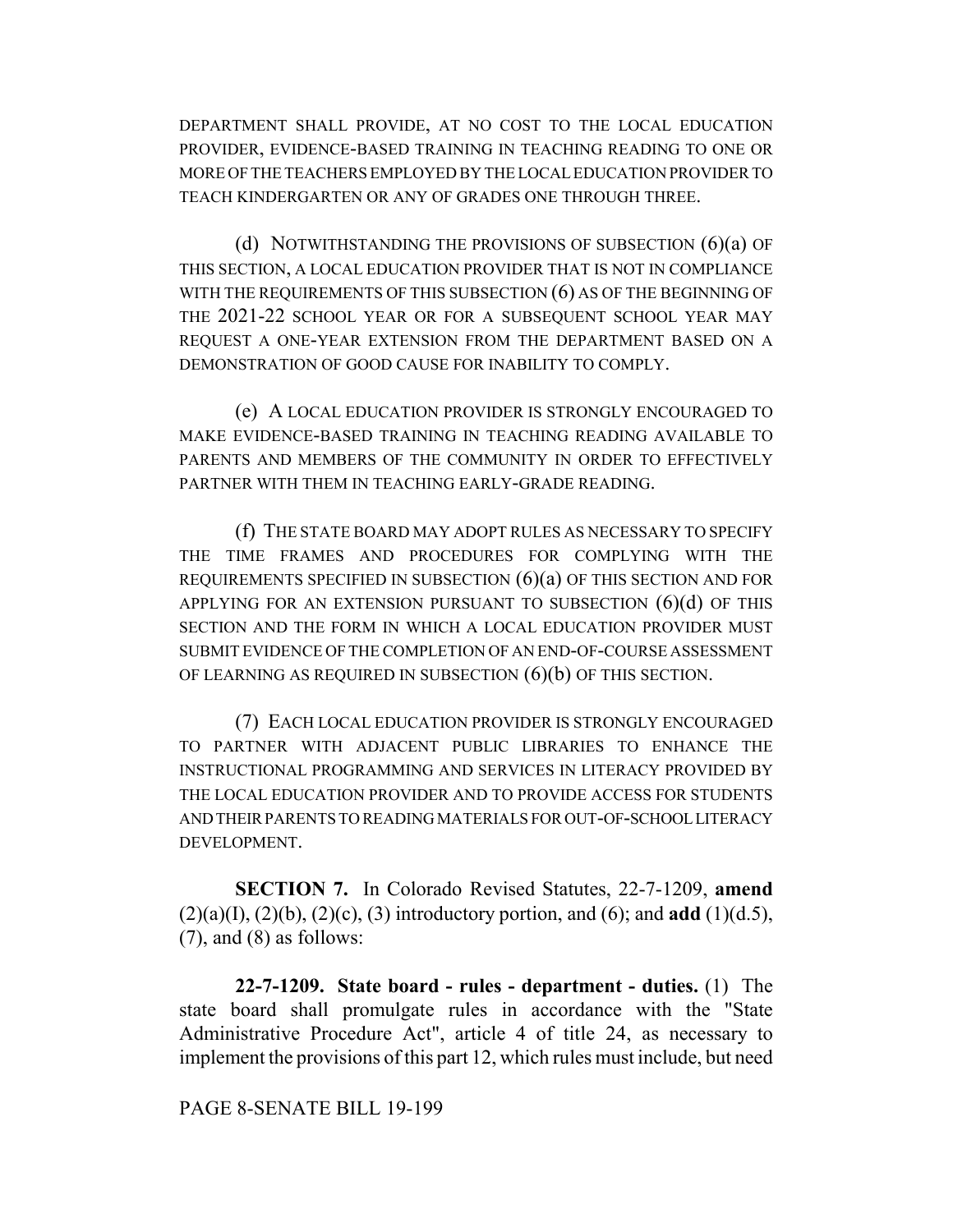not be limited to:

# (d.5) THE TIME FRAMES AND PROCEDURES FOR SUBMITTING INFORMATION CONCERNING THE USE OF PER-PUPIL INTERVENTION MONEY;

 $(2)$  (a) (I) Using the procedure developed pursuant to subsection (3) of this section, the department shall review and recommend to the state board reading assessments, including interim, summative, and diagnostic assessments, for kindergarten and first, second, and third grades that, at a minimum, meet the criteria specified in subsection  $(1)(a)(H)$  SUBSECTION  $(2)(a)(II)$  of this section. Following action by the state board to approve reading assessments pursuant to subsection (1)(b) of this section, the department shall create a list of the approved reading assessments for kindergarten and first, second, and third grades for use by local education providers. The department shall update the list of approved reading assessments on or before July 1, 2019, and every four years thereafter as necessary. The department shall work with the approved assessment publishers to better align, to the extent practicable, the minimum reading competency levels for third grade, which are based on the scores attained on the approved assessments, with the preschool through elementary and secondary education standards for third-grade reading adopted pursuant to section 22-7-1005.

(b) Using the procedure developed pursuant to subsection (3) of this section, the department shall create an advisory list of evidence-based or scientifically based instructional programming in reading AND SUPPORTING TECHNOLOGIES, INCLUDING SOFTWARE, FOR ASSESSING AND MONITORING STUDENT PROGRESS that local education providers are encouraged to use, which programming is AND TECHNOLOGY, INCLUDING SOFTWARE, ARE aligned with the recommended reading assessments, including the assessment required in subsection  $(2)(a)(II)(D)$  of this section. The advisory list may include only programming AND TECHNOLOGY, INCLUDING SOFTWARE, that, at a minimum:

(I) Has HAVE been proven to accelerate student progress in attaining reading competency;

(II) WITH REGARD TO INSTRUCTIONAL PROGRAMMING, provides explicit and systematic skill development in the areas of phonemic awareness, phonics, vocabulary development, reading fluency including

#### PAGE 9-SENATE BILL 19-199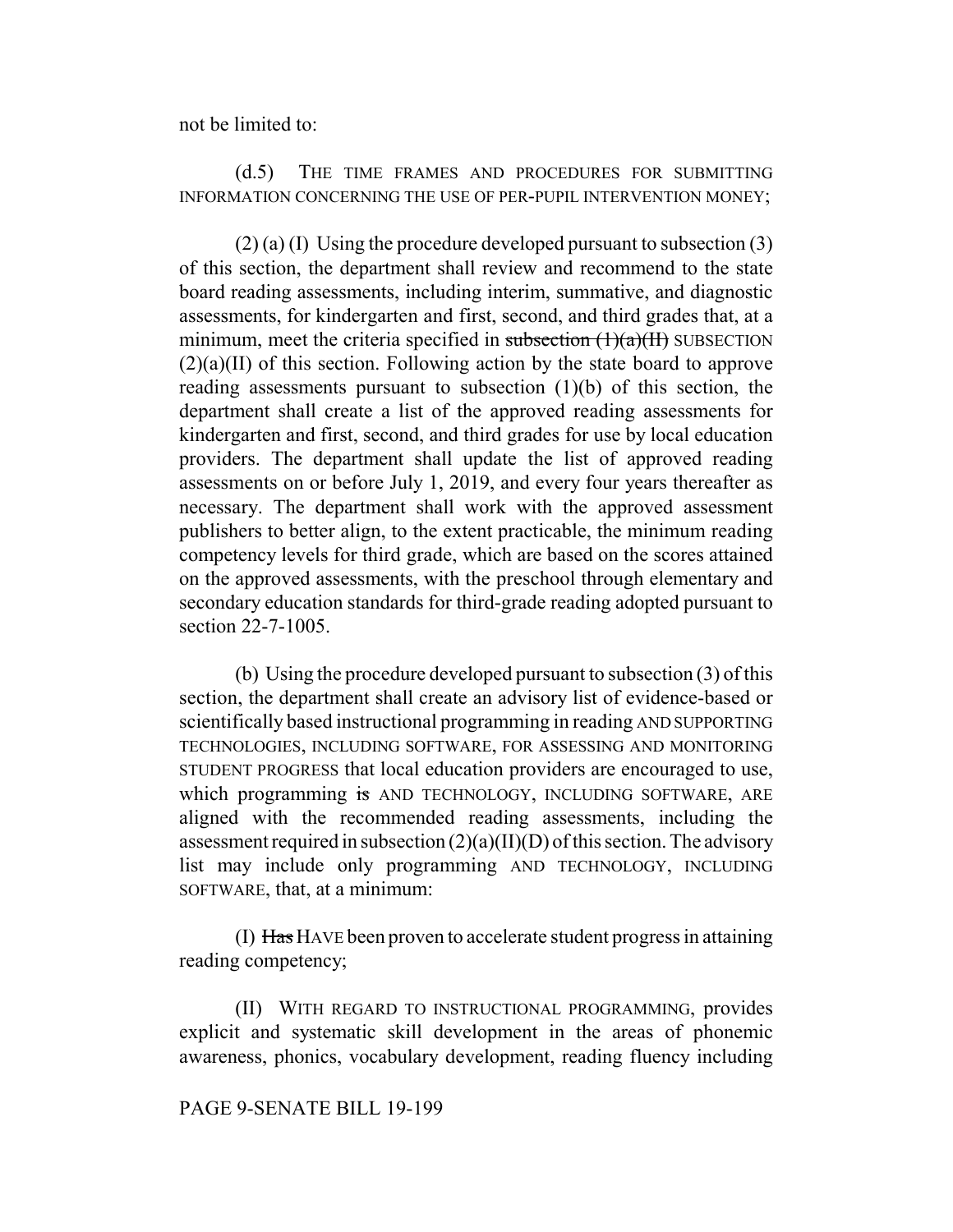oral skills, and reading comprehension;

(II.5) WITH REGARD TO INSTRUCTIONAL PROGRAMMING, is evidence based or scientifically based and is aligned with the preschool through elementary and secondary education standards for reading adopted by the state board pursuant to section 22-7-1005;

(III) WITH REGARD TO INSTRUCTIONAL PROGRAMMING, includes evidence-based or scientifically based and reliable assessments;

(IV) Provides PROVIDE initial and ongoing analysis of the student's progress in attaining reading competency; and

(V) WITH REGARD TO INSTRUCTIONAL PROGRAMMING, includes texts on core academic content to assist the student in maintaining or meeting grade-appropriate proficiency levels in academic subjects in addition to reading.

(c) Using the procedure developed pursuant to subsection (3) of this section, the department shall create an advisory list of RIGOROUS professional development programs that are related to addressing significant reading deficiencies and to applying intervention instruction and strategies, in addition to programs related to teaching general literacy, that local education providers are encouraged to use. THE DEPARTMENT SHALL INCLUDE ON THE ADVISORY LIST PROFESSIONAL DEVELOPMENT PROGRAMS THAT ARE AVAILABLE ONLINE. THE DEPARTMENT SHALL ENSURE THAT EACH PROFESSIONAL DEVELOPMENT PROGRAM INCLUDED ON THE ADVISORY LIST  $IS^{\dagger}$ 

(I) FOCUSED ON OR ALIGNS WITH THE SCIENCE OF READING, INCLUDING TEACHING IN THE AREAS OF PHONEMIC AWARENESS, PHONICS, VOCABULARY DEVELOPMENT, READING FLUENCY INCLUDING ORAL SKILLS, AND READING COMPREHENSION; AND

(II) INCLUDES RIGOROUS EVALUATIONS OF LEARNING THROUGHOUT AND AT THE END OF THE COURSE THAT A PERSON TAKING THE COURSE MUST PASS TO SUCCESSFULLY COMPLETE THE COURSE.

(3) The department shall develop and implement a procedure for identifying the reading assessments it recommends to the state board for the

# PAGE 10-SENATE BILL 19-199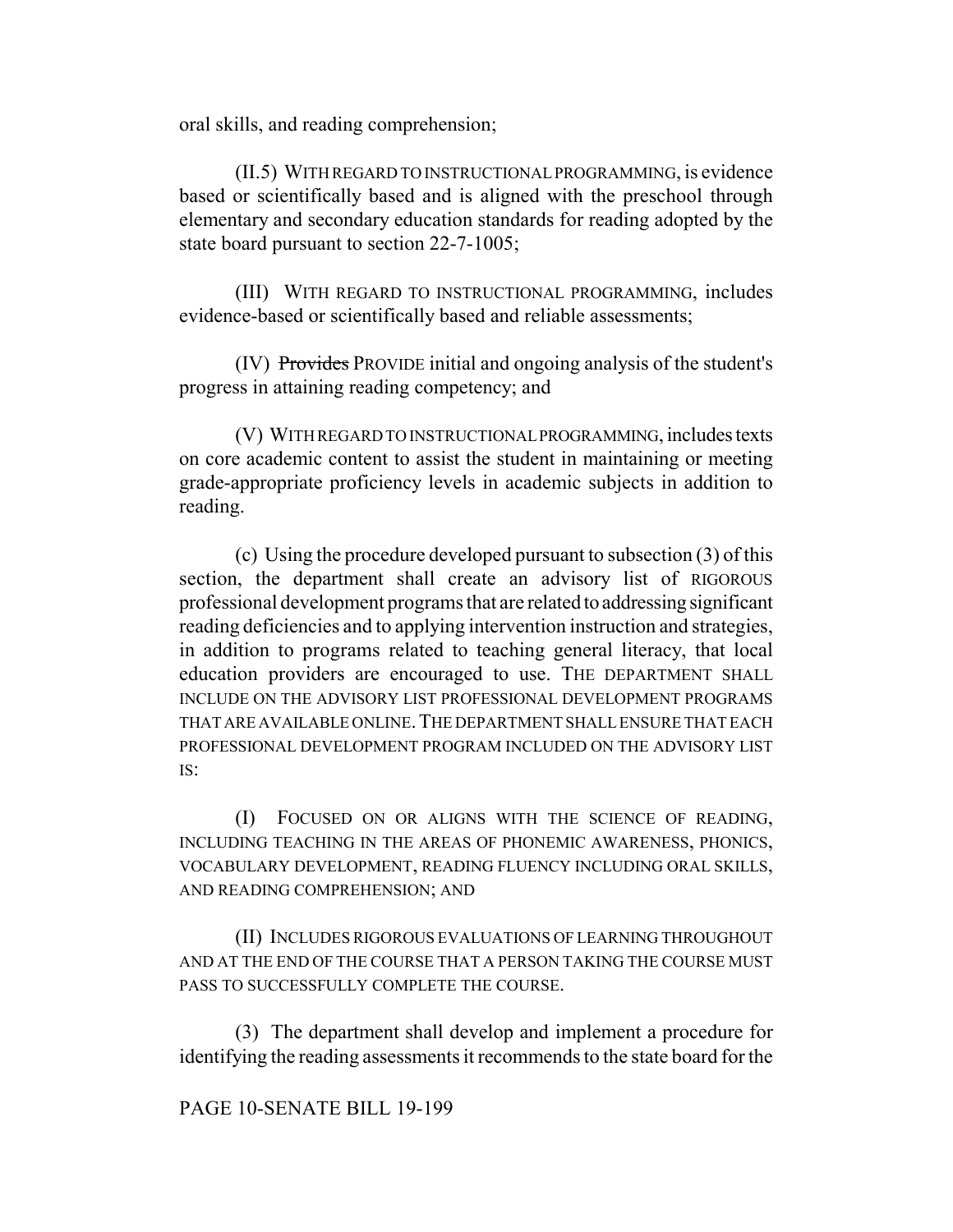approved list of reading assessments described in subsection (2)(a) of this section and for creating the advisory lists of instructional programming and professional development programs described in subsections  $(2)(b)$ ,  $(2)(c)$ , and  $(2)(d)$  SUBSECTIONS  $(2)(b)$  AND  $(2)(c)$  of this section. At a minimum, the procedure must include:

(6) The department, upon request, may provide technical assistance to a local education provider in implementing the provisions of this part 12; EXCEPT THAT, IF A LOCAL EDUCATION PROVIDER IS ACCREDITED WITH TURNAROUND PLAN PURSUANT TO SECTION 22-11-208 OR REQUIRED TO ADOPT A TURNAROUND PLAN PURSUANT TO SECTION 22-11-210, THE DEPARTMENT SHALL PROVIDE TECHNICAL ASSISTANCE TO THE LOCAL EDUCATION PROVIDER IN IMPLEMENTING THE PROVISIONS OF THIS PART 12.

(7) BEGINNING IN THE 2019-20 BUDGET YEAR, THE DEPARTMENT SHALL CONTRACT WITH AN ENTITY TO DEVELOP AND IMPLEMENT A PUBLIC INFORMATION CAMPAIGN TO EMPHASIZE THE IMPORTANCE OF LEARNING TO READ BY THIRD GRADE AND TO HIGHLIGHT THE LOCAL EDUCATION PROVIDERS THAT ARE ACHIEVING HIGH PERCENTAGES OF THIRD-GRADE STUDENTS WHO DEMONSTRATE READING COMPETENCY. THE PUBLIC INFORMATION CAMPAIGN MUST BE DISSEMINATED STATEWIDE AND MUST EMPHASIZE THE IMPORTANT ROLES THAT EDUCATORS AND PARENTS HAVE IN TEACHING CHILDREN TO READ AND IN PROVIDING A SCHOOL AND HOME ENVIRONMENT THAT PROMOTES READING. THE DEPARTMENT IS ENCOURAGED TO WORK WITH THE PUBLIC AND PRIVATE LIBRARY AGENCIES THROUGHOUT THE STATE IN DEVELOPING AND IMPLEMENTING THE PUBLIC INFORMATION CAMPAIGN.

(8) (a) BY OCTOBER 1, 2019, THE DEPARTMENT SHALL ISSUE A REQUEST FOR PROPOSALS TO CONTRACT WITH AN ENTITY TO ACT AS AN INDEPENDENT EVALUATOR TO PROVIDE INDEPENDENT EVALUATIONS OF THE USE OF PER-PUPIL INTERVENTION MONEY AND MONEY RECEIVED THROUGH THE EARLY LITERACY GRANT PROGRAM BY LOCAL EDUCATION PROVIDERS AND TO CONDUCT A MULTI-YEAR EVALUATION TO DETERMINE WHETHER THE STUDENT OUTCOMES ACHIEVED BY LOCAL EDUCATION PROVIDERS IN IMPLEMENTING THIS PART 12 MEET THE GOALS OF THIS PART 12 AS DESCRIBED IN SECTION 22-7-1202 (2) AND (3)(a).

(b) THE COMMISSIONER OF EDUCATION SHALL DIRECT THE PROCESS FOR REVIEWING THE PROPOSALS RECEIVED AND FOR SELECTING THE ENTITY

PAGE 11-SENATE BILL 19-199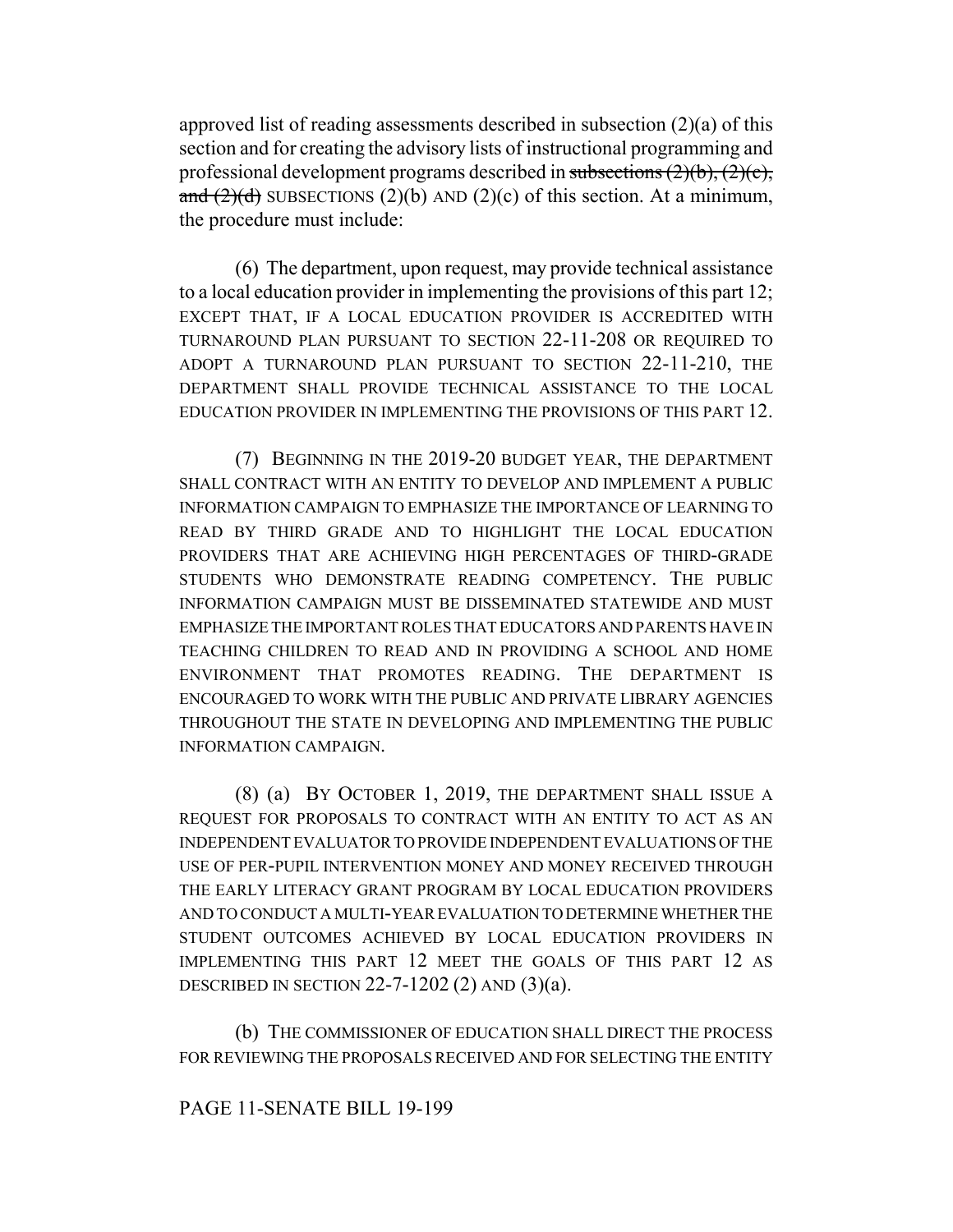IN ACCORDANCE WITH THE PROCUREMENT LAWS APPLICABLE TO THE DEPARTMENT.IN SELECTING THE ENTITY, THE COMMISSIONER SHALL ENSURE THAT:

(I) THE SELECTED ENTITY DEMONSTRATES THE ABILITY AND CAPACITY TO SUCCESSFULLY COMPLETE THE EVALUATION AS DESCRIBED IN SUBSECTION (8)(c) OF THIS SECTION WITHIN THE SPECIFIED TIME FRAME;

(II) THE SELECTED ENTITY HAS EXPERTISE IN REVIEWING AND UNDERSTANDING THE COMPONENTS OF HIGH-QUALITY, EFFECTIVE READING CURRICULA, EDUCATION PROGRAMS, INSTRUCTION, STRATEGIES, AND INTERVENTIONS;

(III) THE SELECTED ENTITY HAS EXPERTISE IN REVIEWING THE IMPLEMENTATION OF ENGLISH LANGUAGE DEVELOPMENT PROGRAMS, ESPECIALLY WITH REGARD TO TEACHING READING; AND

(IV) THE SELECTED ENTITY HAS EXPERTISE IN UNDERSTANDING MEASUREMENTS OF STUDENT LEARNING AND ACADEMIC GROWTH.

(c) THE MULTI-YEAR EVALUATION OF THE IMPLEMENTATION OF THIS PART 12 MUST INCLUDE:

(I) REVIEW OF THE APPROVED READING ASSESSMENTS AND THE ITEMS INCLUDED ON THE ADVISORY LISTS OF INSTRUCTIONAL PROGRAMMING IN READING AND SUPPORTING TECHNOLOGIES AND OF PROFESSIONAL DEVELOPMENT PROGRAMS TO ENSURE THAT THEY MEET THE REQUIREMENTS SPECIFIED IN SUBSECTION (2) OF THIS SECTION AND A REVIEW OF THE PROCESSES BY WHICH THE DEPARTMENT IDENTIFIES ASSESSMENTS, INSTRUCTIONAL PROGRAMMING IN READING, AND PROFESSIONAL DEVELOPMENT PROGRAMS FOR INCLUSION ON THE LISTS;

(II) EVALUATION OF THE EFFECTIVENESS OF THE PROCESSES, PROCEDURES, METHODS, AND STRATEGIES THAT LOCAL EDUCATION PROVIDERS USE TO IMPLEMENT THE REQUIREMENTS OF THIS PART 12, INCLUDING AN INVENTORY TO ESTABLISH A BASELINE INDICATION OF THE TEACHING METHODS, STRATEGIES, AND MATERIALS USED BY LOCAL EDUCATION PROVIDERS TO TEACH READING IN KINDERGARTEN AND GRADES ONE THROUGH THREE;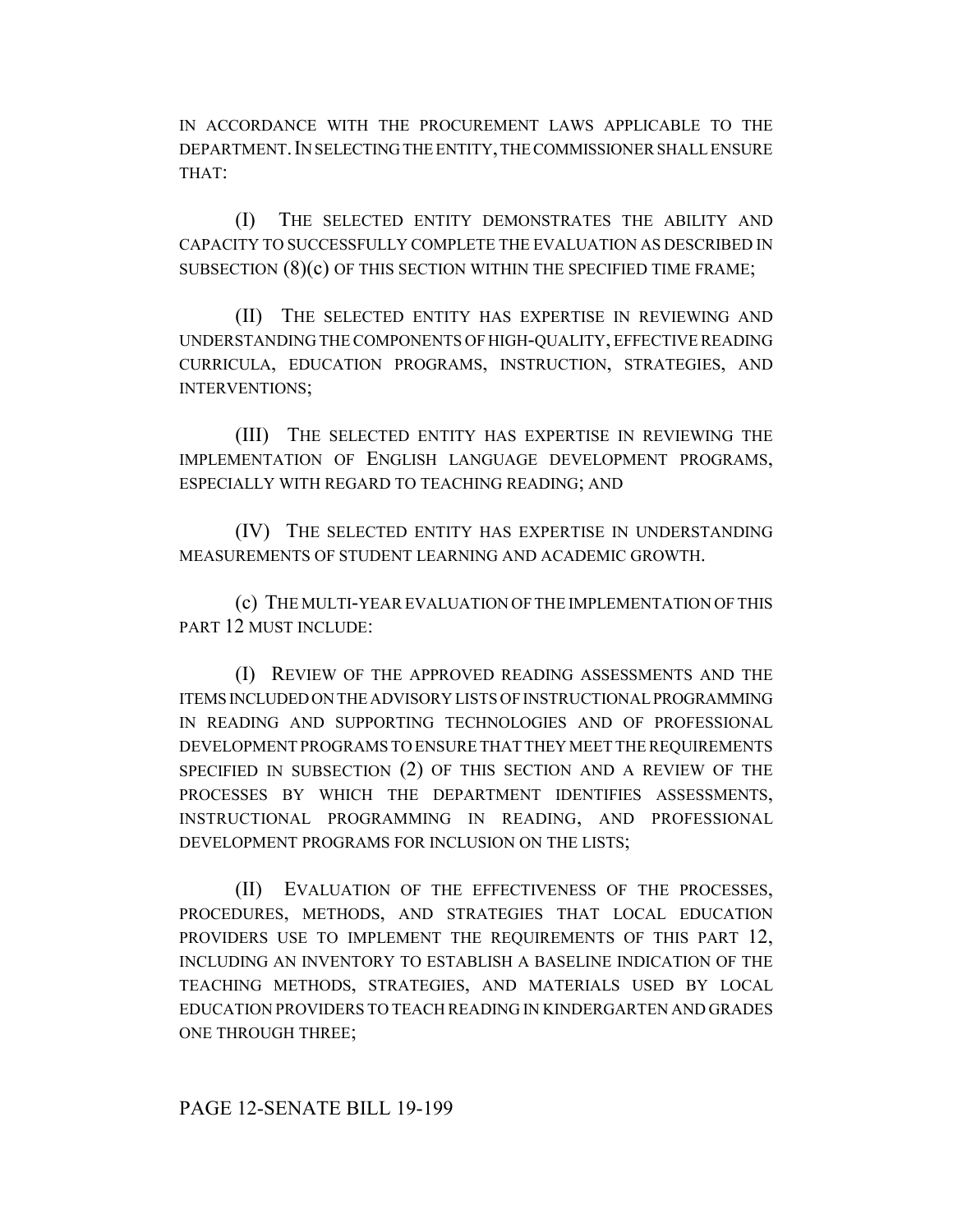(III) MEASUREMENT OF THE RESULTS ATTAINED THAT INDICATE THE DEGREE TO WHICH THE GOALS OF THIS PART 12 HAVE BEEN MET, INCLUDING, AT A MINIMUM:

(A) THE NUMBER OF STUDENTS ANNUALLY IDENTIFIED AS HAVING SIGNIFICANT READING DEFICIENCIES, INCLUDING THOSE INITIALLY IDENTIFIED AND THOSE WHO WERE IDENTIFIED IN A PREVIOUS SCHOOL YEAR;

(B) THE AMOUNT OF ACADEMIC GROWTH TO STANDARD IN READING ANNUALLY ATTAINED BY STUDENTS WHO ARE IDENTIFIED AS HAVING SIGNIFICANT READING DEFICIENCIES AND WHETHER STUDENTS IDENTIFIED AS HAVING SIGNIFICANT READING DEFICIENCIES DEMONSTRATE SUFFICIENT, AS DETERMINED BY THE DEPARTMENT, GROWTH TO STANDARD IN READING OVER MULTIPLE YEARS;

(C) WHETHER STUDENTS IDENTIFIED AS HAVING SIGNIFICANT READING DEFICIENCIES DEMONSTRATE GRADE-LEVEL READING COMPETENCY BY COMPLETION OF THIRD GRADE OR BY COMPLETION OF A LATER GRADE;

(D) THE NUMBER OF STUDENTS ANNUALLY IDENTIFIED AS READING BELOW GRADE LEVEL; AND

(E) THE AMOUNT OF ACADEMIC GROWTH TO STANDARD IN READING ANNUALLY ATTAINED BY STUDENTS WHO ARE READING BELOW GRADE LEVEL AND WHETHER STUDENTS IDENTIFIED AS READING BELOW GRADE LEVEL DEMONSTRATE SUFFICIENT, AS DETERMINED BY THE DEPARTMENT, GROWTH TO STANDARD IN READING OVER MULTIPLE YEARS;

(IV) IDENTIFICATION OF THE EFFECTIVE PROCESSES, PROCEDURES, METHODS, AND STRATEGIES USED BY LOCAL EDUCATION PROVIDERS THAT THE INDEPENDENT EVALUATOR IDENTIFIES AS ACHIEVING SIGNIFICANT ACADEMIC GROWTH TO STANDARD IN READING FOR STUDENTS IDENTIFIED AS HAVING SIGNIFICANT READING DEFICIENCIES AND AS READING BELOW GRADE LEVEL;

(V) ESTABLISHMENT OF A BASELINE INDICATION OF THE LEVEL AND QUALITY OF PRE-SERVICE AND IN-SERVICE TRAINING IN TEACHING READING RECEIVED BY EACH EDUCATOR WHO IS EMPLOYED IN A PUBLIC SCHOOL TO TEACH KINDERGARTEN OR ONE OF GRADES ONE THROUGH THREE;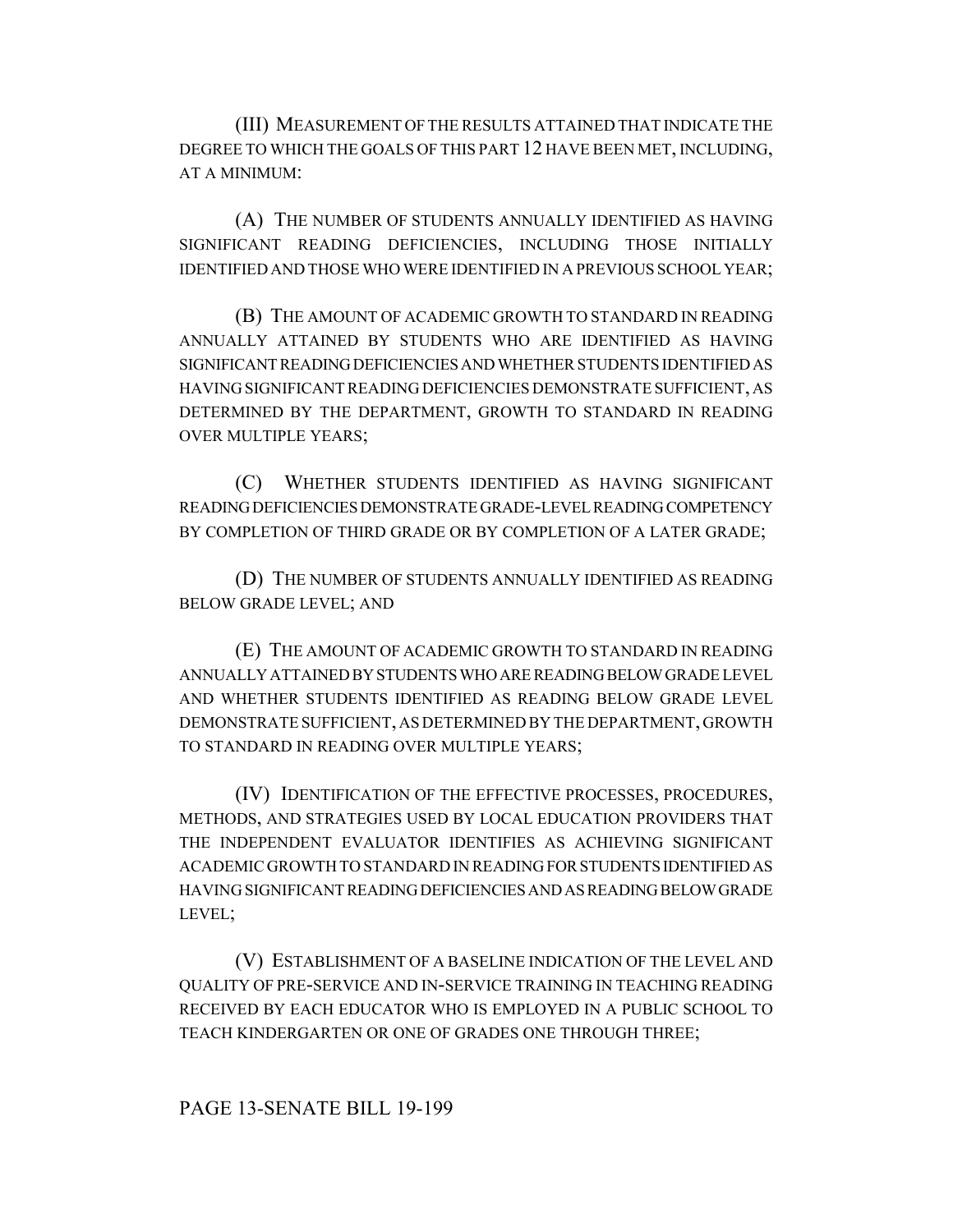(VI) EVALUATION OF THE DEGREE TO WHICH LOCAL EDUCATION PROVIDERS EFFECTIVELY WORK WITH PARENTS AND MEMBERS OF THE COMMUNITY TO CREATE PARTNERSHIPS FOR PROVIDING AND ENCOURAGING READING INSTRUCTION FOR STUDENTS ENROLLED IN KINDERGARTEN AND GRADES ONE THROUGH THREE; AND

(VII) RECOMMENDATIONS FOR LEGISLATIVE OR REGULATORY CHANGES REGARDING THIS PART 12 OR CHANGES IN IMPLEMENTATION OF THE REQUIREMENTS OF THIS PART 12 TO DECREASE THE NUMBER OF STUDENTS IDENTIFIED AS HAVING SIGNIFICANT READING DEFICIENCIES AND INCREASE TO THE GREATEST POSSIBLE EXTENT THE NUMBER AND OVERALL PERCENTAGE OF STUDENTS READING AT GRADE LEVEL AT THE COMPLETION OF KINDERGARTEN AND GRADES ONE THROUGH THREE.

(d) IN COMPLETING THE MULTI-YEAR EVALUATION, THE INDEPENDENT EVALUATOR SHALL TAKE INTO ACCOUNT STUDENT MOBILITY WITHIN, AND THE STUDENT DEMOGRAPHICS OF, EACH LOCAL EDUCATION PROVIDER, INCLUDING AT THE SCHOOL-BUILDING LEVEL. THE INDEPENDENT EVALUATOR SHALL WORK DIRECTLY WITH THE DEPARTMENT, LOCAL EDUCATION PROVIDERS, AND PARENTS AND COMMUNITY MEMBERS IN COMPLETING THE EVALUATION.

(e) THE INDEPENDENT EVALUATOR CONTRACTED PURSUANT TO THIS SUBSECTION (8) SHALL COMPLETE THE EVALUATION OF THE IMPLEMENTATION OF THIS PART 12 AS DESCRIBED IN SUBSECTION (8)(c) OF THIS SECTION BY JULY 1, 2021.THE DEPARTMENT SHALL INCLUDE A REPORT OF THE EVALUATION IN THE HEARING BEFORE THE JOINT EDUCATION COMMITTEE HELD PURSUANT TO SECTION 2-7-203 IN NOVEMBER OR DECEMBER 2021. THE INDEPENDENT EVALUATOR SHALL CONTINUE EVALUATIONS OF THE GROWTH IN READING ACHIEVED BY LOCAL EDUCATION PROVIDERS' USE OF PER-PUPIL INTERVENTION MONEY AND MONEY RECEIVED THROUGH THE EARLY LITERACY GRANT PROGRAM.

**SECTION 8.** In Colorado Revised Statutes, 22-7-1210, **amend** (4)(b)(IV); **repeal** (5) and (6); and **add** (4)(c) and (4)(d) as follows:

**22-7-1210. Early literacy fund - created - repeal.** (4) The money in the fund is subject to annual appropriation by the general assembly to the department. The department shall annually expend the money in the fund as follows:

PAGE 14-SENATE BILL 19-199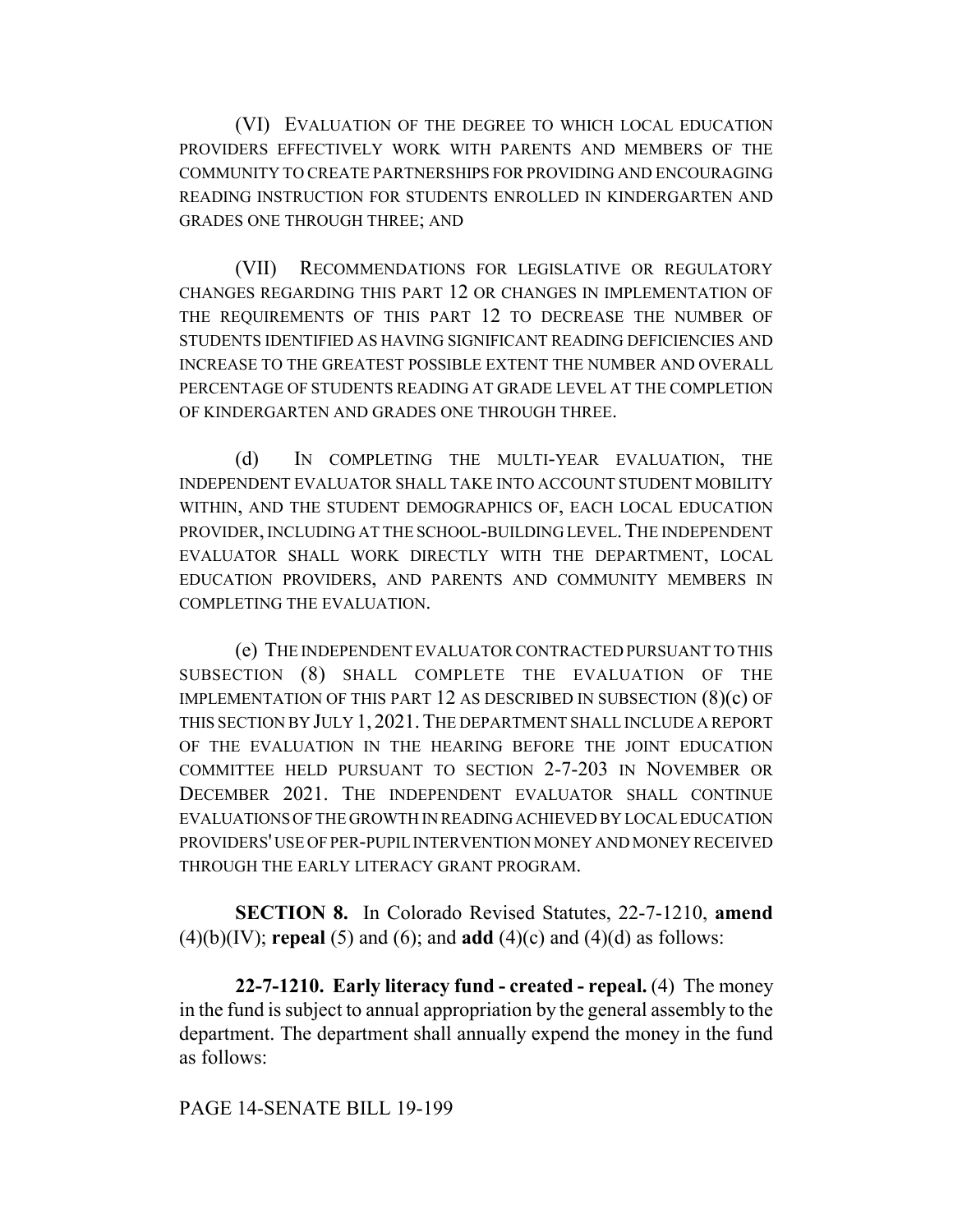(b) Beginning in the 2013-14 budget year and for budget years thereafter:

(IV) The department shall allocate the remaining money annually credited to the fund, as provided in the annual general appropriations bill, to the local education providers as per-pupil intervention money calculated pursuant to subsection (5) of this section, AS IT EXISTED PRIOR TO THE EFFECTIVE DATE OF SUBSECTION  $(4)(c)$  OF THIS SECTION.

(c) (I) IN ADDITION TO THE ALLOCATIONS DESCRIBED IN SUBSECTION (4)(b) OF THIS SECTION, FOR THE 2019-20 BUDGET YEAR, THE DEPARTMENT SHALL EXPEND:

(A) UP TO FIVE HUNDRED THOUSAND DOLLARS TO IMPLEMENT THE PUBLIC INFORMATION CAMPAIGN TO PROMOTE READING DESCRIBED IN SECTION 22-7-1209 (7);

(B) UP TO SEVEN HUNDRED FIFTY THOUSAND DOLLARS TO CONTRACT WITH, AND PAY THE DIRECT ADMINISTRATIVE COSTS INCURRED IN CONTRACTING WITH AND OVERSEEING, A QUALIFIED ENTITY AS AN INDEPENDENT EVALUATOR TO EVALUATE THE IMPLEMENTATION OF THIS PART 12 AS DESCRIBED IN SECTION 22-7-1209 (8); AND

(C) UP TO TWO MILLION SEVEN HUNDRED FIFTY THOUSAND DOLLARS TO PROVIDE EVIDENCE-BASED TRAINING IN TEACHING READING FOR TEACHERS EMPLOYED BY LOCAL EDUCATION PROVIDERS TO TEACH KINDERGARTEN AND GRADES ONE THROUGH THREE. IF THE ACTUAL DEMAND FOR TRAINING EXCEEDS THE ANTICIPATED DEMAND AND THE AMOUNT ALLOCATED PURSUANT TO THIS SUBSECTION  $(4)(c)(I)(C)$  IS INSUFFICIENT TO PAY THE COSTS INCURRED IN PROVIDING THIS TRAINING, THE DEPARTMENT MAY SUBMIT TO THE GENERAL ASSEMBLY DURING THE 2019-20 BUDGET YEAR A REQUEST FOR A SUPPLEMENTAL APPROPRIATION IN THE AMOUNT REQUIRED TO FULLY FUND THE COSTS.

(II) NOTWITHSTANDING THE PROVISIONS OF SUBSECTION  $(4)(b)(II)$ AND (4)(b)(IV) OF THIS SECTION, FOR THE 2019-20 BUDGET YEAR, OF THE AMOUNT THAT REMAINS AFTER THE ALLOCATIONS DESCRIBED IN SUBSECTIONS  $(4)(b)(I)$ ,  $(4)(b)(III)$ , AND  $(4)(c)(I)$  OF THIS SECTION, AS PROVIDED IN THE ANNUAL GENERAL APPROPRIATIONS BILL, THE DEPARTMENT SHALL ALLOCATE TWO MILLION FIVE HUNDRED THOUSAND

PAGE 15-SENATE BILL 19-199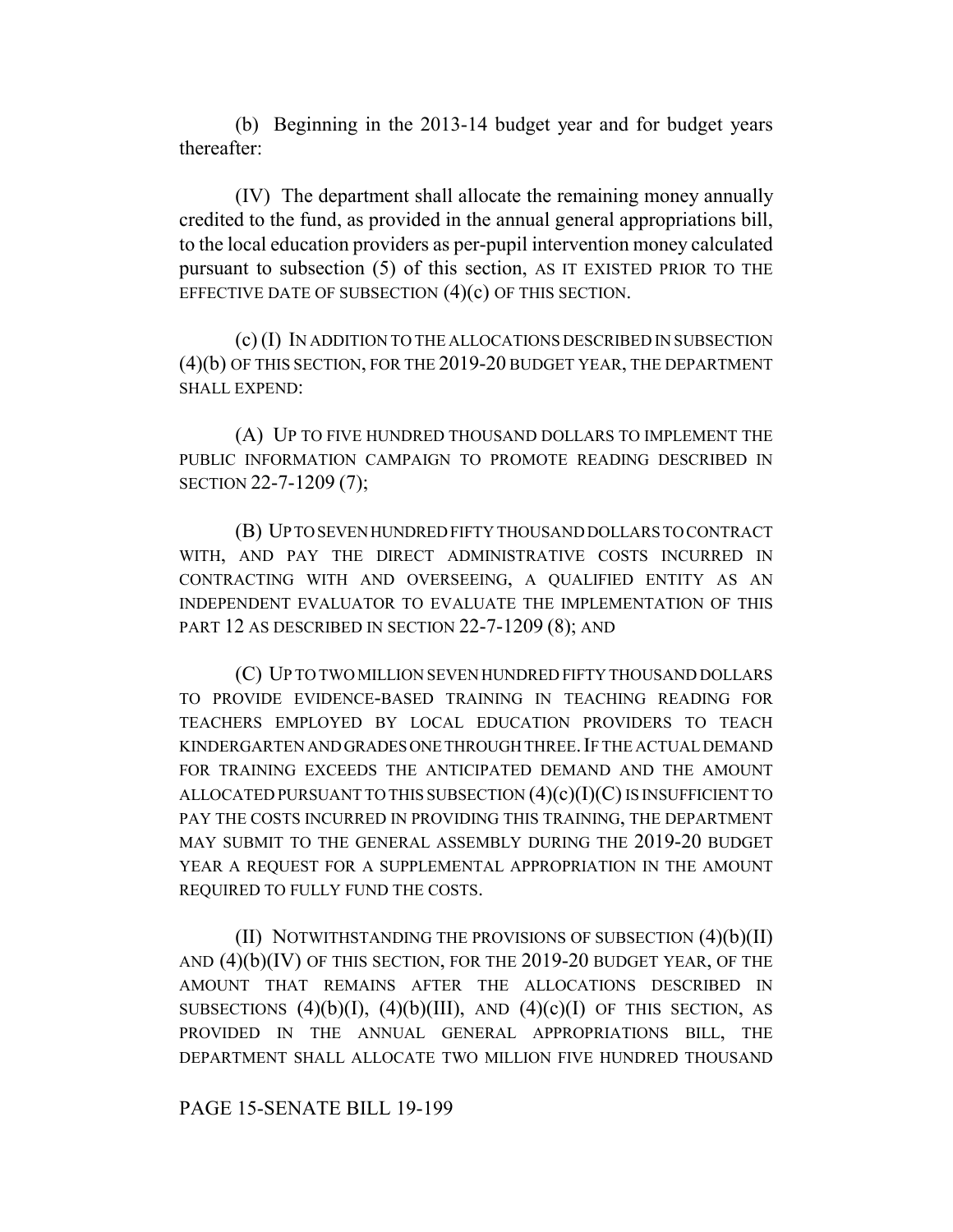DOLLARS FOR GRANTS AWARDED THROUGH THE EARLY LITERACY GRANT PROGRAM CREATED IN SECTION 22-7-1211, WHICH IS IN ADDITION TO THE AMOUNT DESCRIBED IN SUBSECTION  $(4)(b)(II)$  OF THIS SECTION, AND ALLOCATE THE REMAINING AMOUNT TO LOCAL EDUCATION PROVIDERS AS PER-PUPIL INTERVENTION MONEY AS PROVIDED IN SECTION 22-7-1210.5.

(III) SUBSECTION (4)(b) OF THIS SECTION AND THIS SUBSECTION (4)(c) ARE REPEALED, EFFECTIVE JULY 1, 2020.

(d) (I) BEGINNING IN THE 2020-21 BUDGET YEAR AND FOR BUDGET YEARS THEREAFTER, THE DEPARTMENT SHALL ANNUALLY EXPEND THE MONEY CREDITED TO THE EARLY LITERACY FUND FOR THE FOLLOWING PURPOSES:

(A) TO IMPLEMENT THE PUBLIC INFORMATION CAMPAIGN TO PROMOTE READING DESCRIBED IN SECTION 22-7-1209 (7);

(B) TO CONTRACT WITH AND PAY THE DIRECT COSTS INCURRED IN OVERSEEING AN INDEPENDENT EVALUATOR AS PROVIDED IN SECTION 22-7-1209 (8);

(C) TO IMPLEMENT THE EARLY LITERACY GRANT PROGRAM CREATED IN SECTION 22-7-1211;

(D) TO ALLOCATE PER-PUPIL INTERVENTION MONEY TO LOCAL EDUCATION PROVIDERS AS PROVIDED IN SECTION 22-7-1210.5; AND

(E) TO PAY THE COSTS INCURRED IN PROVIDING TO LOCAL EDUCATION PROVIDERS TECHNICAL ASSISTANCE IN IMPLEMENTING THIS PART 12 AND TRAINING IN TEACHING READING FOR TEACHERS EMPLOYED TO TEACH KINDERGARTEN AND GRADES ONE THROUGH THREE; MONITORING THE USE OF MONEY RECEIVED AS PER-PUPIL INTERVENTION MONEY OR GRANTS THROUGH THE EARLY LITERACY GRANT PROGRAM; AND FULFILLING THE ADMINISTRATIVE REQUIREMENTS SPECIFIED IN THIS PART 12.

(II) THE GENERAL ASSEMBLY SHALL ANNUALLY APPROPRIATE IN THE GENERAL APPROPRIATIONS BILL THE AMOUNT THAT THE DEPARTMENT MAY EXPEND FOR THE PURPOSES SPECIFIED IN SUBSECTION  $(4)(d)(I)$  OF THIS SECTION.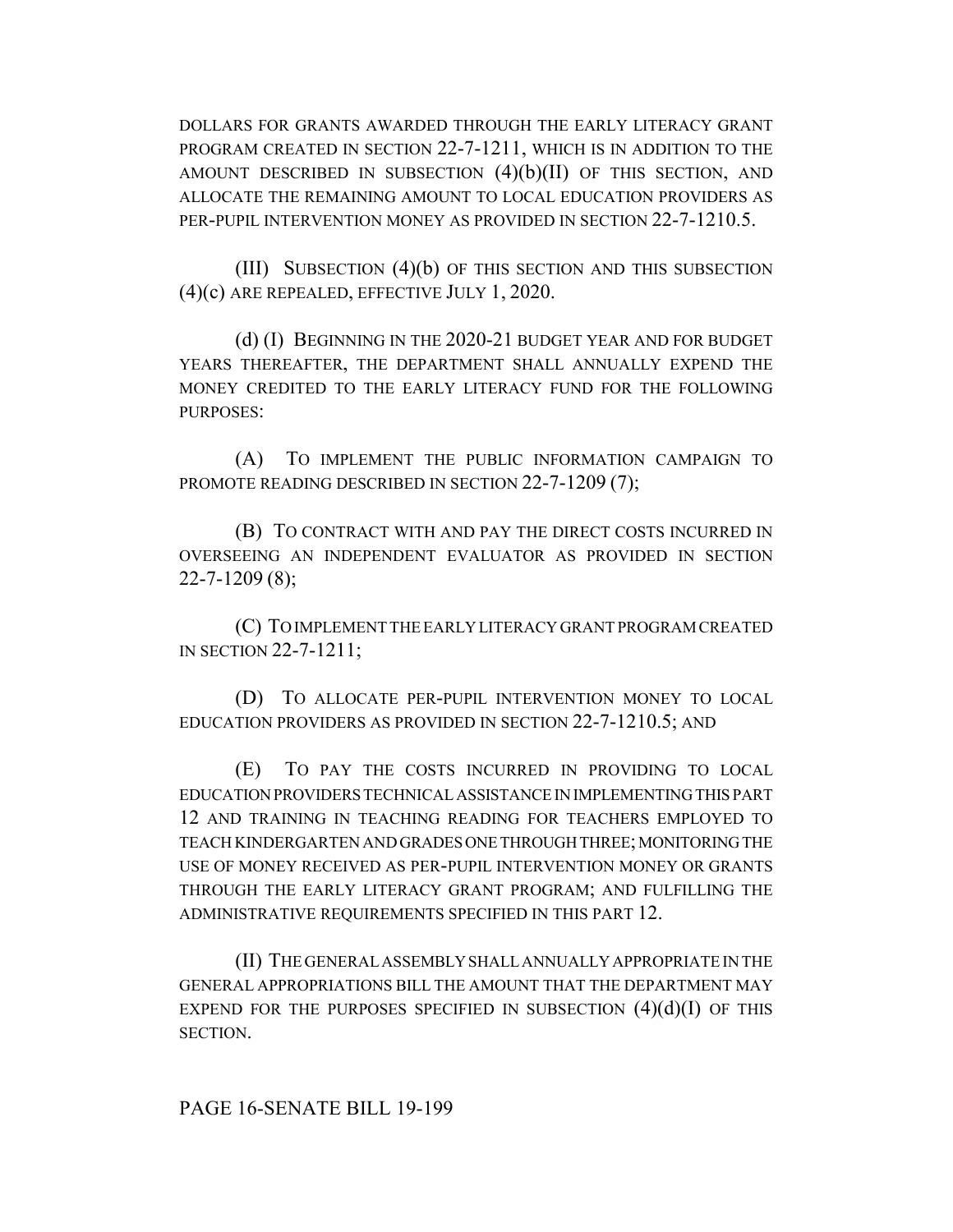$(5)$  (a) (I) The department shall allocate the per-pupil intervention moneys to the local education providers as required in subparagraph (IV) of paragraph (b) of subsection (4) of this section by first dividing the amount of moneys available by the total number of students enrolled in kindergarten and first, second, and third grades in public schools in the state who were identified as having significant reading deficiencies and received instructional services pursuant to READ plans in the budget year preceding the year in which the moneys are allocated. The department shall then allocate to each local education provider an amount equal to said per-pupil amount multiplied by the number of students enrolled in kindergarten and first, second, and third grades in public schools operated by the local education provider who were identified as having significant reading deficiencies and received instructional services pursuant to READ plans in the budget year preceding the year in which the moneys are allocated.

(II) Repealed.

(b) A local education provider may use the per-pupil intervention money only as follows:

(I) To provide full-day kindergarten services to students enrolled in one or more of the public schools operated by the local education provider;

(II) To operate a summer school literacy program as described in section 22-7-1212;

(III) To purchase tutoring services in reading for students who are receiving instructional services pursuant to READ plans;

(III.5) (Deleted by amendment, L. 2018.)

(IV) To provide other targeted, scientifically based or evidence-based intervention services to students who are receiving instructional services pursuant to READ plans, which services are approved by the department;

(V) For a local education provider that is a small rural school district as defined in section  $22-7-1211$  (4)(a), to purchase from a board of cooperative services the services of a literacy specialist to provide educator professional development in literacy and other support in implementing the

### PAGE 17-SENATE BILL 19-199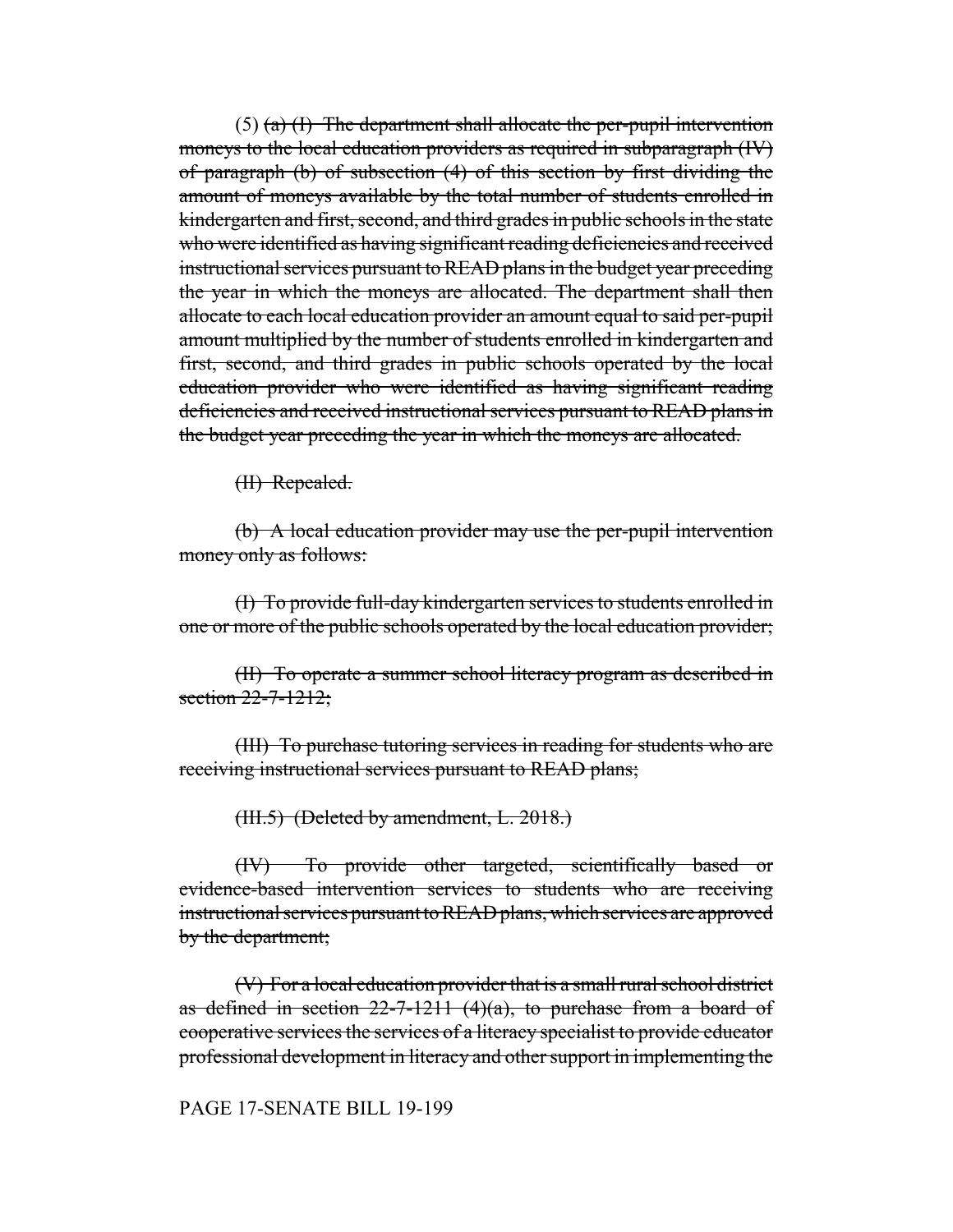#### requirements of this part 12; or

(VI) To provide professional development programming to support educators in teaching literacy; except that a local education provider may not use more than fifteen percent of the per-pupil intervention money received in a budget year for this purpose. Professional development programming authorized in this subsection  $(5)(b)(V1)$  may include literacy coaches who provide job-embedded, ongoing professional development to support kindergarten-through-third-grade teacher competence in the evidence-based or scientifically based teaching of phonemic awareness; phonics; vocabulary development; reading fluency, including oral skills; and reading comprehension.

(c) Each budget year, prior to receiving per-pupil intervention money, each local education provider shall submit to the department, for informational purposes, an explanation of the manner in which it will use the money in the coming budget year and the number of students for which the local education provider may receive per-pupil intervention money. If the local education provider intends to provide a service described in subsection  $(5)(b)(IV)$  of this section, the department shall review the service and provide the per-pupil intervention money for the service only if the service meets the requirements specified in subsection (5)(b)(IV) of this section. Upon the request of the department, a local education provider shall provide specific expenditure information to the department that specifies the manner in which the local education provider spent the per-pupil intervention money it received in a budget year.

(d) In using the per-pupil intervention moneys allocated pursuant to this subsection (5), each local education provider shall ensure that some type of intervention, as described in paragraph (b) of this subsection (5), is available to each student who is identified as having a significant reading deficiency and who is enrolled in kindergarten or first, second, or third grade in a school operated by the local education provider.

(6) Each local education provider shall ensure that the per-pupil intervention money it receives in each budget year is used to improve the reading competency of students enrolled in kindergarten and grades one through three and does not replace other money that would otherwise be used for this purpose.

#### PAGE 18-SENATE BILL 19-199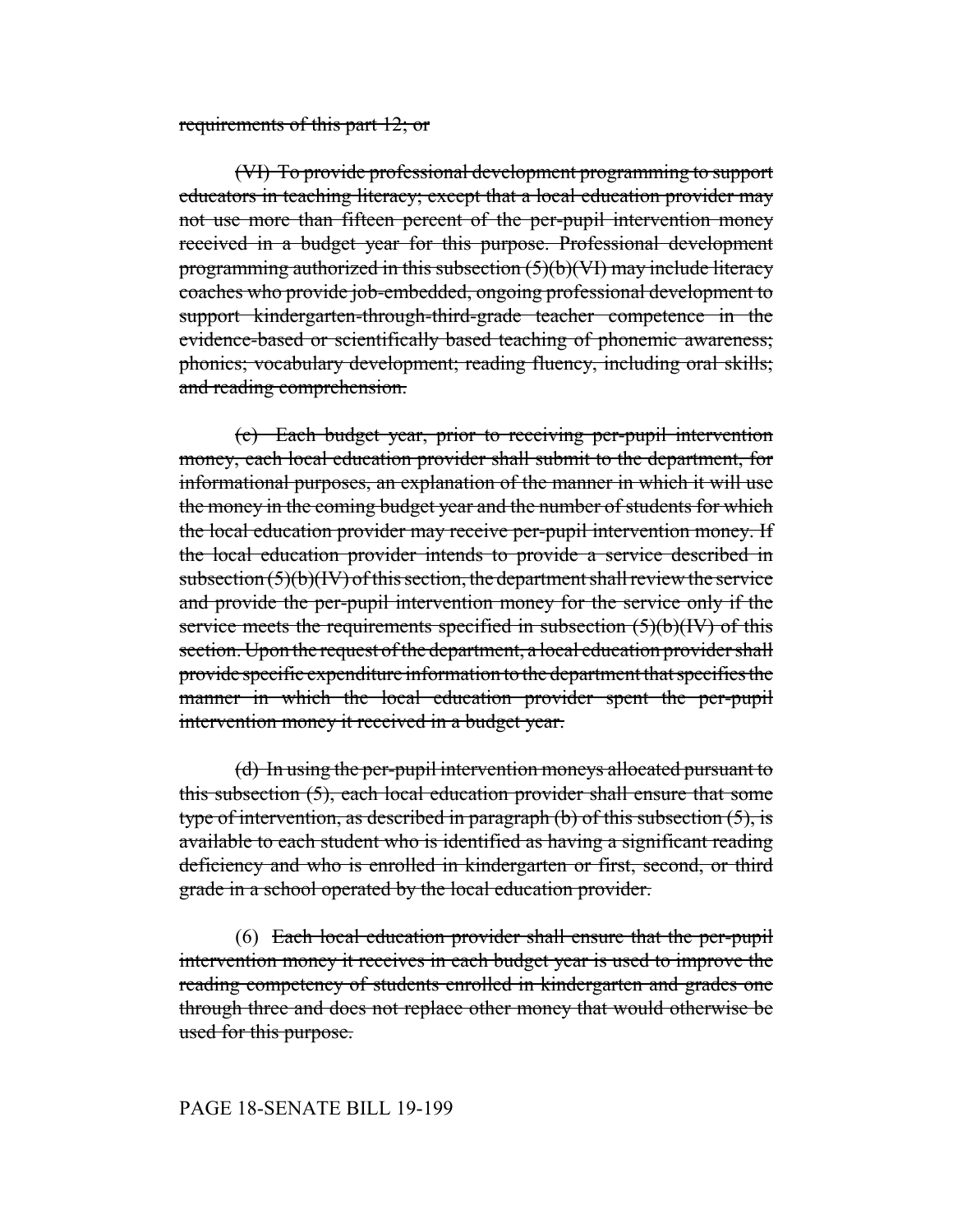**SECTION 9.** In Colorado Revised Statutes, **add** 22-7-1210.5 as follows:

**22-7-1210.5. Per-pupil intervention money - uses - distribution - monitoring.** (1) TO DISTRIBUTE THE MONEY APPROPRIATED PURSUANT TO SECTION 22-7-1210 (4) FOR PER-PUPIL INTERVENTION MONEY, THE DEPARTMENT SHALL ANNUALLY CALCULATE THE PER-PUPIL AMOUNT BY DIVIDING THE AMOUNT OF MONEY AVAILABLE BY THE TOTAL NUMBER OF STUDENTS ENROLLED IN KINDERGARTEN AND FIRST, SECOND, AND THIRD GRADES IN PUBLIC SCHOOLS IN THE STATE WHO WERE IDENTIFIED AS HAVING SIGNIFICANT READING DEFICIENCIES AND RECEIVED INSTRUCTIONAL SERVICES PURSUANT TO READ PLANS IN THE BUDGET YEAR PRECEDING THE YEAR IN WHICH THE MONEY IS DISTRIBUTED. SUBJECT TO THE REQUIREMENTS OF THIS SECTION, A LOCAL EDUCATION PROVIDER MAY RECEIVE PER-PUPIL INTERVENTION MONEY IN AN AMOUNT EQUAL TO THE CALCULATED PER-PUPIL AMOUNT MULTIPLIED BY THE NUMBER OF STUDENTS ENROLLED IN KINDERGARTEN AND FIRST, SECOND, AND THIRD GRADES IN PUBLIC SCHOOLS OPERATED BY THE LOCAL EDUCATION PROVIDER WHO WERE IDENTIFIED AS HAVING SIGNIFICANT READING DEFICIENCIES AND RECEIVED INSTRUCTIONAL SERVICES PURSUANT TO READ PLANS IN THE BUDGET YEAR PRECEDING THE YEAR IN WHICH THE MONEY IS DISTRIBUTED.

(2) BEFORE THE BEGINNING OF EACH BUDGET YEAR, TO RECEIVE A DISTRIBUTION OF PER-PUPIL INTERVENTION MONEY, A LOCAL EDUCATION PROVIDER MUST SUBMIT TO THE DEPARTMENT BY THE DATE SPECIFIED BY STATE BOARD RULE:

(a) THE NUMBER OF STUDENTS ENROLLED IN KINDERGARTEN AND FIRST, SECOND, AND THIRD GRADES IN PUBLIC SCHOOLS OPERATED BY THE LOCAL EDUCATION PROVIDER WHO WERE IDENTIFIED AS HAVING SIGNIFICANT READING DEFICIENCIES AND RECEIVED INSTRUCTIONAL SERVICES PURSUANT TO READ PLANS IN THE BUDGET YEAR PRECEDING THE YEAR IN WHICH THE MONEY IS DISTRIBUTED; AND

(b) A BUDGET, INCLUDING A NARRATIVE EXPLANATION, FOR THE USE OF THE PER-PUPIL INTERVENTION MONEY IN ACCORDANCE WITH THE USES DESCRIBED IN SUBSECTION (4) OF THIS SECTION.

(3) (a) AT THE BEGINNING OF EACH BUDGET YEAR, THE DEPARTMENT SHALL DISTRIBUTE TO A LOCAL EDUCATION PROVIDER THAT MEETS THE

#### PAGE 19-SENATE BILL 19-199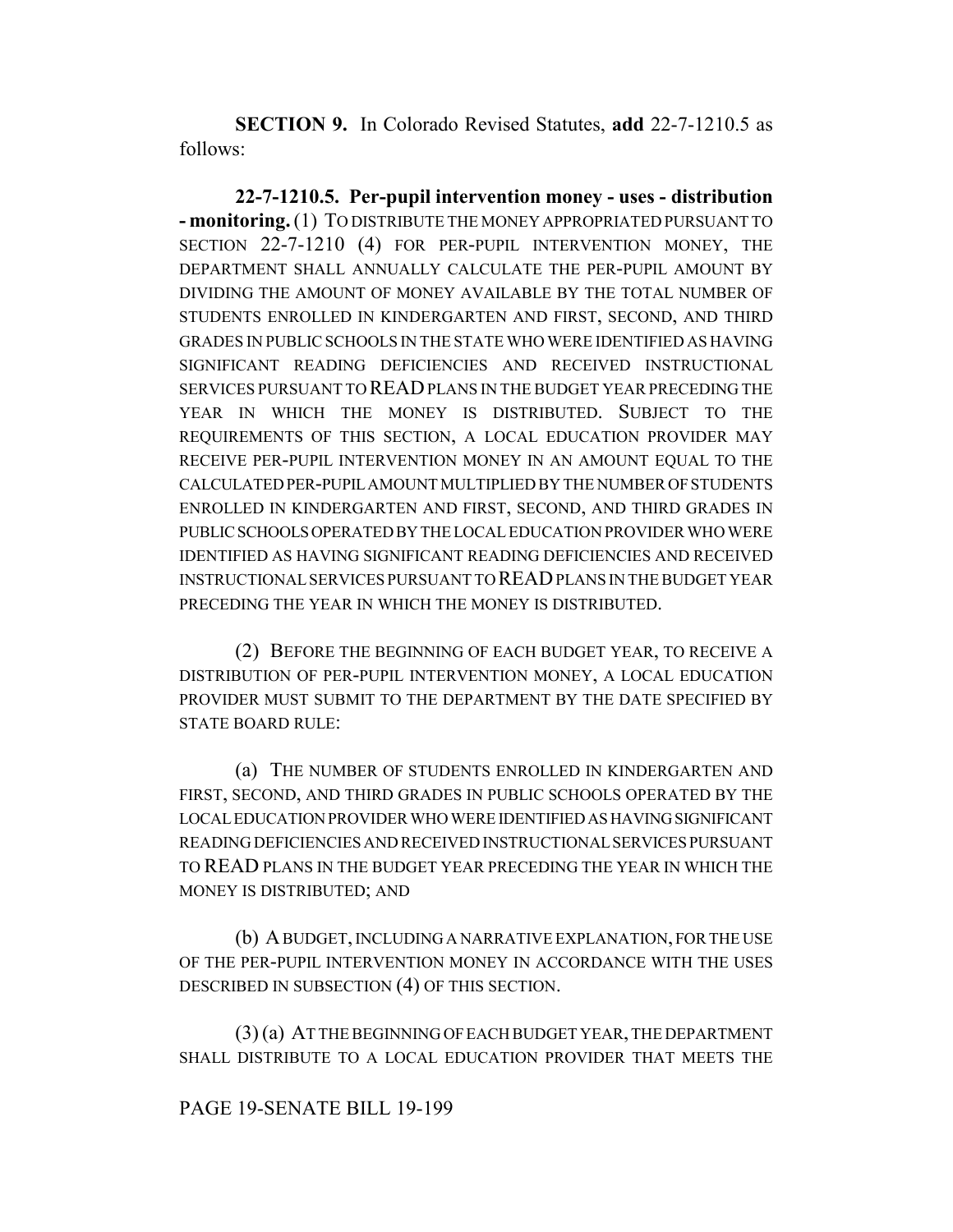REQUIREMENTS SPECIFIED IN SUBSECTION  $(3)(b)$  OF THIS SECTION THE AMOUNT OF PER-PUPIL INTERVENTION MONEY CALCULATED FOR THE LOCAL EDUCATION PROVIDER PURSUANT TO SUBSECTION (1) OF THIS SECTION FOR THE APPLICABLE BUDGET YEAR.

(b) TO RECEIVE PER-PUPIL INTERVENTION MONEY IN A BUDGET YEAR, A LOCAL EDUCATION PROVIDER MUST MEET THE FOLLOWING REQUIREMENTS:

(I) THE LOCAL EDUCATION PROVIDER MUST SUBMIT THE INFORMATION DESCRIBED IN SUBSECTION (2) OF THIS SECTION AND IN SECTION 22-7-1213 (2);

(II) FOR THE 2021-22 BUDGET YEAR AND BUDGET YEARS THEREAFTER, THE LOCAL EDUCATION PROVIDER MUST SUBMIT EVIDENCE THAT IT IS IN COMPLIANCE WITH THE TEACHER TRAINING REQUIREMENTS SPECIFIED IN SECTION 22-7-1208 (6);

(III) THE DEPARTMENT MUST APPROVE THE LOCAL EDUCATION PROVIDER'S PROPOSED USE OF THE PER-PUPIL INTERVENTION MONEY AS BEING IN COMPLIANCE WITH THE REQUIREMENTS IN SUBSECTION (4) OF THIS SECTION;

(IV) FOR THE PRECEDING BUDGET YEAR, THE LOCAL EDUCATION PROVIDER MUST HAVE USED THE MONEY FOR ONE OR MORE OF THE PURPOSES SPECIFIED IN SUBSECTION (4) OF THIS SECTION; EXCEPT THAT THE PROVISIONS OF THIS SUBSECTION  $(3)(b)(IV)$  DO NOT APPLY IF THE LOCAL EDUCATION PROVIDER DID NOT RECEIVE A DISTRIBUTION OF PER-PUPIL INTERVENTION MONEY IN THE PRECEDING BUDGET YEAR; AND

(V) IF THE LOCAL EDUCATION PROVIDER IS EXPECTING TO USE THE PER-PUPIL INTERVENTION MONEY FOR TARGETED INTERVENTION SERVICES AS DESCRIBED IN SUBSECTION  $(4)(d)$  OF THIS SECTION, THE DEPARTMENT REVIEWED AND APPROVED THE SERVICES. THE DEPARTMENT SHALL NOT APPROVE SERVICES THAT HAVE NOT BEEN IMPLEMENTED AND PROVEN TO BE SUCCESSFUL WITH A STUDENT POPULATION AND UNDER CIRCUMSTANCES THAT ARE COMPARABLE TO THOSE OF THE LOCAL EDUCATION PROVIDER OR THAT ARE NOT SUPPORTED BY VALID RESEARCH THAT SUGGESTS THE SERVICES WILL BE EFFECTIVE WITH THE STUDENT POPULATION SERVED BY, AND UNDER THE CIRCUMSTANCES OF, THE LOCAL EDUCATION PROVIDER.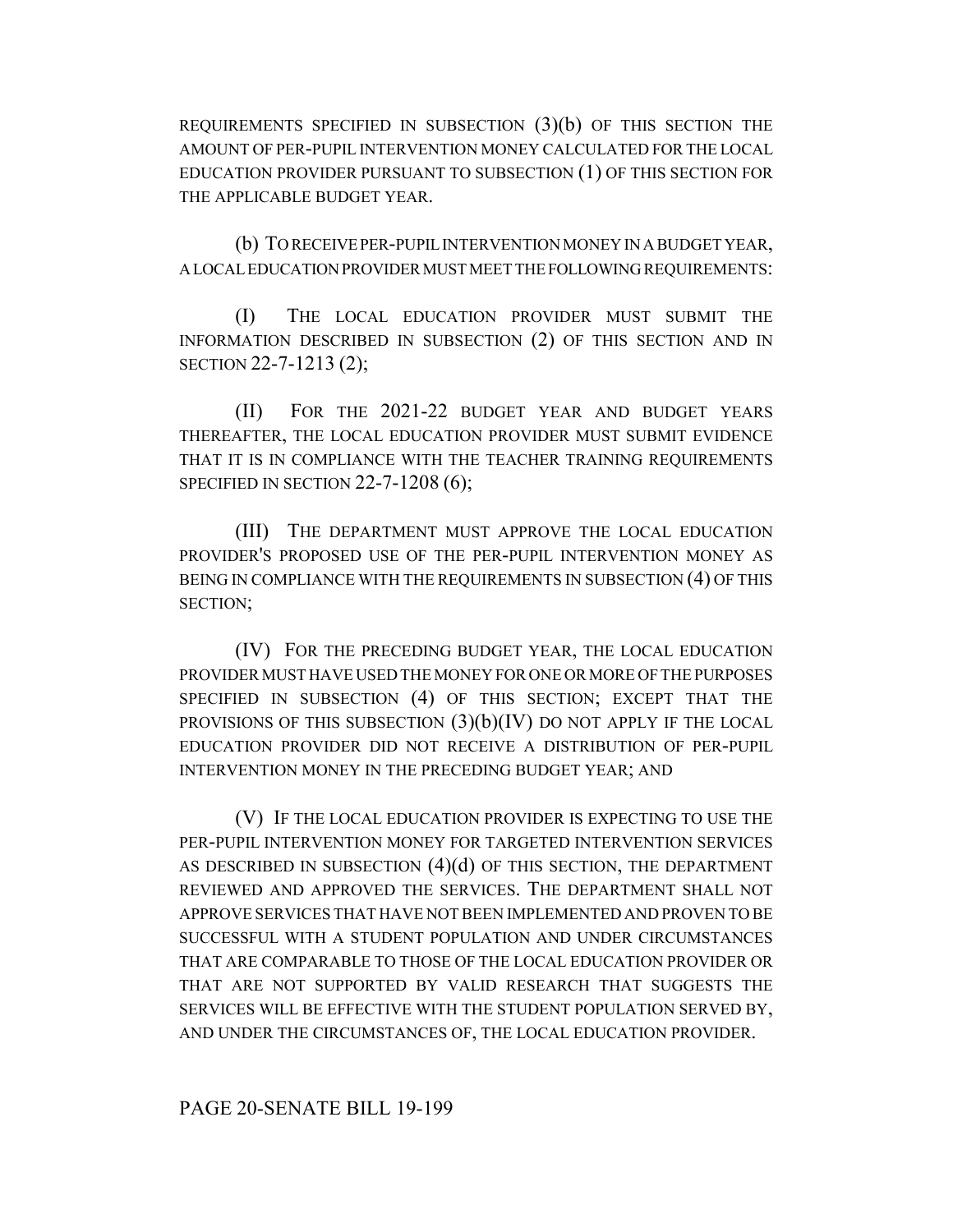(c) THROUGHOUT THE BUDGET YEAR, THE DEPARTMENT SHALL MONITOR AND, IF DEEMED NECESSARY BY THE DEPARTMENT, AUDIT EACH LOCAL EDUCATION PROVIDER'S USE OF THE PER-PUPIL INTERVENTION MONEY IT RECEIVES. THE DEPARTMENT MAY CONDUCT SITE VISITS TO THE EXTENT DEEMED NECESSARY TO ADEQUATELY MONITOR A LOCAL EDUCATION PROVIDER'S USE OF PER-PUPIL INTERVENTION MONEY. EACH LOCAL EDUCATION PROVIDER SHALL PROVIDE, UPON REQUEST BY THE DEPARTMENT, INFORMATION NECESSARY FOR THE DEPARTMENT TO COMPLY WITH THIS SUBSECTION  $(3)(c)$ .

(4) A LOCAL EDUCATION PROVIDER MAY USE THE PER-PUPIL INTERVENTION MONEY ONLY AS FOLLOWS:

(a) TO OPERATE A SUMMER SCHOOL LITERACY PROGRAM AS DESCRIBED IN SECTION 22-7-1212;

(b) TO PURCHASE CORE READING INSTRUCTIONAL PROGRAMS THAT ARE INCLUDED ON THE ADVISORY LIST OF INSTRUCTIONAL PROGRAMMING IN READING AND SUPPORTING TECHNOLOGIES DEVELOPED BY THE DEPARTMENT PURSUANT TO SECTION 22-7-1209 (2)(b);

(c) TO PURCHASE TUTORING SERVICES THAT FOCUS ON INCREASING STUDENTS' FOUNDATIONAL READING SKILLS OF PHONEMIC AWARENESS, PHONICS, VOCABULARY DEVELOPMENT, READING FLUENCY INCLUDING ORAL SKILLS, AND READING COMPREHENSION FOR STUDENTS WHO ARE RECEIVING INSTRUCTIONAL SERVICES PURSUANT TO READ PLANS;

(d) TO PROVIDE OTHER TARGETED, EVIDENCE-BASED OR SCIENTIFICALLY BASED INTERVENTION SERVICES TO STUDENTS WHO ARE RECEIVING INSTRUCTIONAL SERVICES, WHICH MAY INCLUDE SERVICES PROVIDED BY A READING INTERVENTIONIST, PURSUANT TO READ PLANS, WHICH SERVICES ARE APPROVED BY THE DEPARTMENT;

(e) TO PROVIDE TECHNOLOGY, INCLUDING SOFTWARE, WHICH IS INCLUDED ON THE ADVISORY LIST OF INSTRUCTIONAL PROGRAMMING IN READING AND SUPPORTING TECHNOLOGIES PURSUANT TO SECTION 22-7-1209 (2)(b), TO ASSIST IN ASSESSING AND MONITORING STUDENT PROGRESS TOWARD READING COMPETENCY, WHICH MAY INCLUDE PROVIDING PROFESSIONAL DEVELOPMENT IN THE EFFECTIVE USE OF THE TECHNOLOGY OR SOFTWARE;

PAGE 21-SENATE BILL 19-199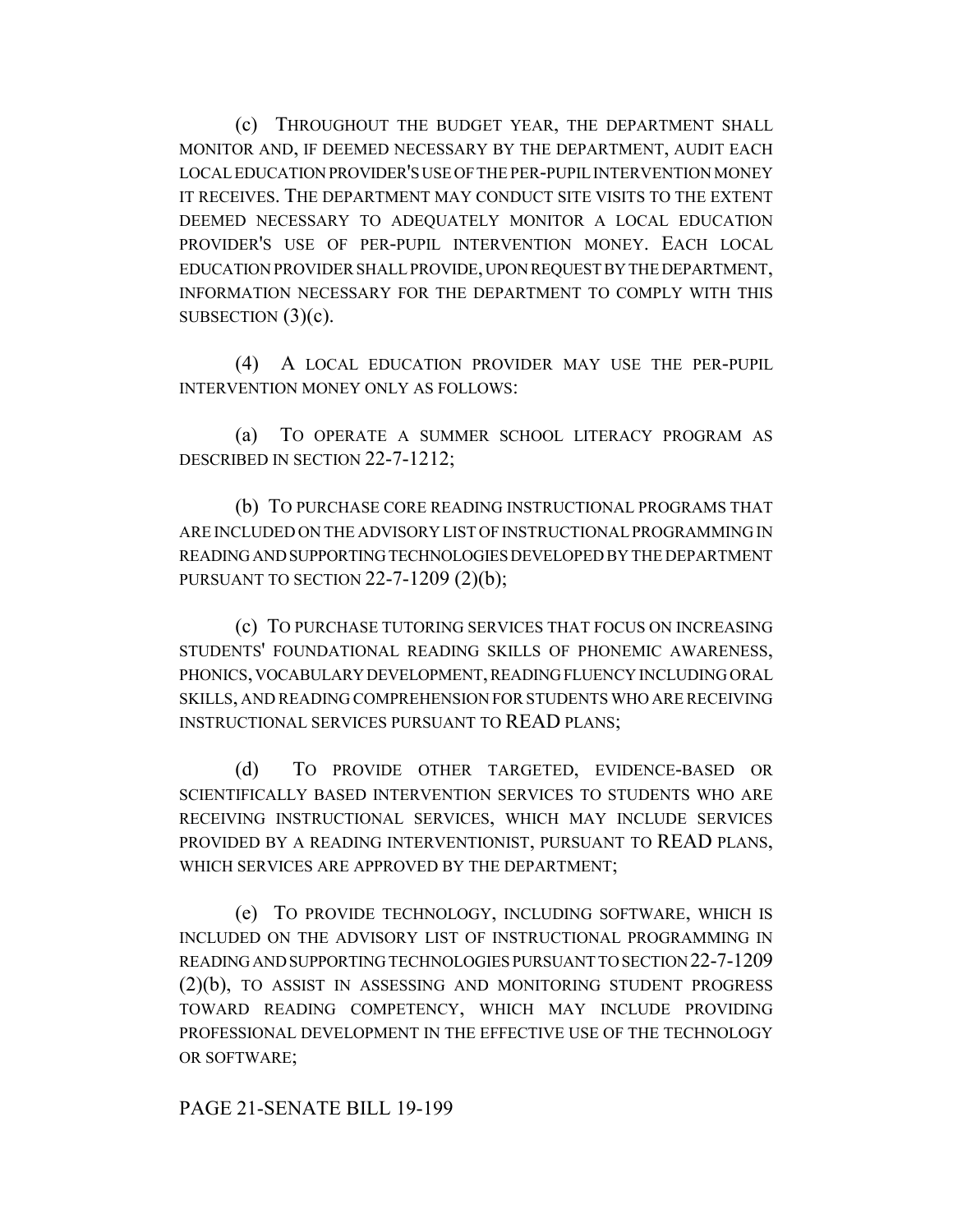(f) TO PURCHASE FROM A BOARD OF COOPERATIVE SERVICES THE SERVICES OF A READING SPECIALIST OR READING INTERVENTIONIST WHO IS TRAINED IN THE SCIENCE OF READING AND IN TEACHING THE FOUNDATIONAL READING SKILLS OF PHONEMIC AWARENESS, PHONICS, VOCABULARY DEVELOPMENT, READING FLUENCY INCLUDING ORAL SKILLS, AND READING COMPREHENSION TO PROVIDE EDUCATOR PROFESSIONAL DEVELOPMENT IN TEACHING READING AND OTHER SUPPORT IN IMPLEMENTING THE REQUIREMENTS OF THIS PART 12; OR

(g) TO PROVIDE PROFESSIONAL DEVELOPMENT PROGRAMMING TO SUPPORT EDUCATORS IN TEACHING READING.PROFESSIONAL DEVELOPMENT PROGRAMMING AUTHORIZED IN THIS SUBSECTION  $(4)(g)$  MAY INCLUDE HIRING A READING COACH WHO IS TRAINED IN TEACHING THE FOUNDATIONAL READING SKILLS OF PHONEMIC AWARENESS, PHONICS, VOCABULARY DEVELOPMENT, READING FLUENCY INCLUDING ORAL SKILLS, AND READING COMPREHENSION TO PROVIDE JOB-EMBEDDED, ONGOING PROFESSIONAL DEVELOPMENT TO SUPPORT KINDERGARTEN-THROUGH-THIRD-GRADE TEACHER COMPETENCE IN TEACHING PHONEMIC AWARENESS, PHONICS, VOCABULARY DEVELOPMENT, READING FLUENCY INCLUDING ORAL SKILLS, AND READING COMPREHENSION. A LOCAL EDUCATION PROVIDER THAT HAS NOT FULLY COMPLIED WITH SECTION 22-7-1208 (6) IS STRONGLY ENCOURAGED TO USE PER-PUPIL INTERVENTION MONEY TO ENSURE THAT ALL TEACHERS EMPLOYED BY THE LOCAL EDUCATION PROVIDER TO TEACH KINDERGARTEN OR ANY OF GRADES ONE THROUGH THREE SUCCESSFULLY COMPLETE EVIDENCE-BASED TRAINING IN TEACHING READING BEFORE USING THE MONEY FOR OTHER AUTHORIZED PURPOSES.

(5) IN USING THE PER-PUPIL INTERVENTION MONEY DISTRIBUTED PURSUANT TO THIS SECTION, EACH LOCAL EDUCATION PROVIDER SHALL ENSURE THAT SOME TYPE OF INTERVENTION, AS DESCRIBED IN SUBSECTION (4) OF THIS SECTION, IS AVAILABLE TO EACH STUDENT WHO IS IDENTIFIED AS HAVING A SIGNIFICANT READING DEFICIENCY AND WHO IS ENROLLED IN KINDERGARTEN OR FIRST, SECOND, OR THIRD GRADE IN A SCHOOL OPERATED BY THE LOCAL EDUCATION PROVIDER.

(6) (a) EACH LOCAL EDUCATION PROVIDER SHALL ENSURE THAT THE PER-PUPIL INTERVENTION MONEY IT RECEIVES IN EACH BUDGET YEAR IS USED TO IMPROVE THE READING COMPETENCY OF STUDENTS ENROLLED IN KINDERGARTEN AND GRADES ONE THROUGH THREE WHO ARE IDENTIFIED AS HAVING A SIGNIFICANT READING DEFICIENCY OR RECEIVE INSTRUCTIONAL

# PAGE 22-SENATE BILL 19-199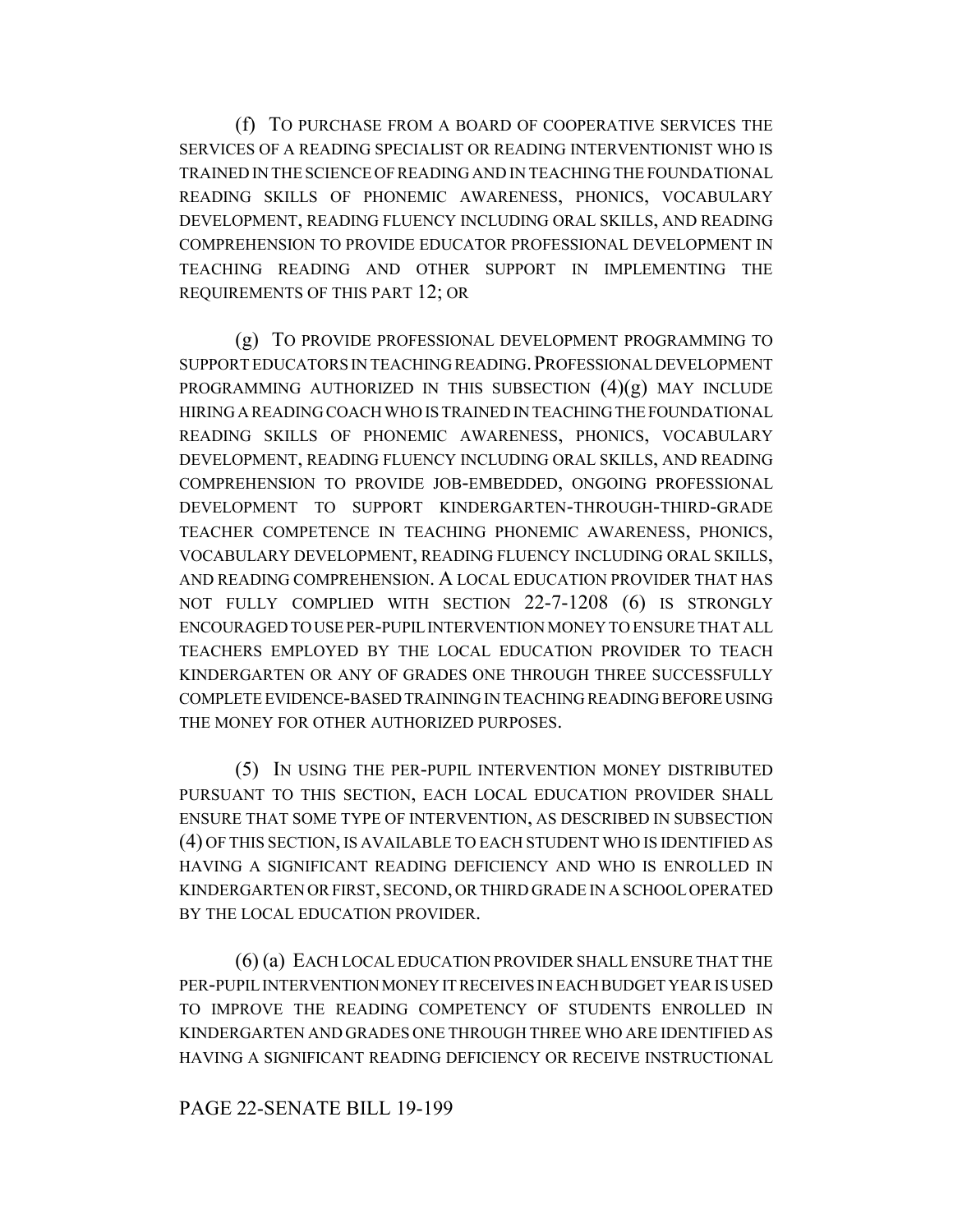SERVICES PURSUANT TO READ PLANS AND DOES NOT REPLACE OTHER MONEY THAT WOULD OTHERWISE BE USED FOR THIS PURPOSE.

(b) A LOCAL EDUCATION PROVIDER MAY RETAIN UP TO FIFTEEN PERCENT OF THE AMOUNT OF PER-PUPIL INTERVENTION MONEY IT RECEIVES IN A BUDGET YEAR FOR USE IN ACCORDANCE WITH THIS SECTION IN THE NEXT BUDGET YEAR. IF A LOCAL EDUCATION PROVIDER RETAINS MORE THAN THE AMOUNT AUTHORIZED IN THIS SUBSECTION  $(6)(b)$ , THE DEPARTMENT SHALL REDUCE THE AMOUNT OF PER-PUPIL INTERVENTION MONEY THAT THE LOCAL EDUCATION PROVIDER IS ELIGIBLE TO RECEIVE IN THE NEXT BUDGET YEAR BY THE EXCESS RETENTION AMOUNT.

**SECTION 10.** In Colorado Revised Statutes, 22-7-1211, **amend** (1), (2)(a), (2)(b), (3) introductory portion, (3)(a), and (3)(b); and **add**  $(2)(b.3), (2)(b.5),$  and  $(3.5)$  as follows:

**22-7-1211. Early literacy grant program - created - definitions.** (1) (a) There is created in the department the early literacy grant program to provide money to local education providers to implement literacy support and intervention instruction programs, including but not limited to related professional development programs, to assist students in kindergarten and first, second, and third grades to achieve reading competency. THE STATE BOARD MAY AWARD A GRANT TO AN APPLYING LOCAL EDUCATION PROVIDER THAT IS A SCHOOL DISTRICT ON A DISTRICT-WIDE BASIS OR TO INDIVIDUAL SCHOOLS OF THE SCHOOL DISTRICT. A LOCAL EDUCATION PROVIDER MAY APPLY INDIVIDUALLY OR AS PART OF A GROUP OF LOCAL EDUCATION PROVIDERS. The state board by rule shall establish the application timelines and the information to be included in each grant application. THE STATE BOARD SHALL NOT, AS A CONDITION OF APPLYING FOR OR RECEIVING A GRANT, RESTRICT AN APPLICANT'S ABILITY TO USE ANY OF THE ASSESSMENTS INCLUDED ON THE APPROVED LIST OF ASSESSMENTS ADOPTED PURSUANT TO SECTION 22-7-1209 (1)(b).

(b) In adopting rules, the state board shall ensure that a local education provider that is a rural school district or a small rural school district, or a district charter school or an institute charter school that is located within the boundaries of a rural school district or small rural school district, may submit a simplified grant application. A local education provider may apply individually or as part of a group of local education providers. A rural school district that is a member of a board of cooperative

PAGE 23-SENATE BILL 19-199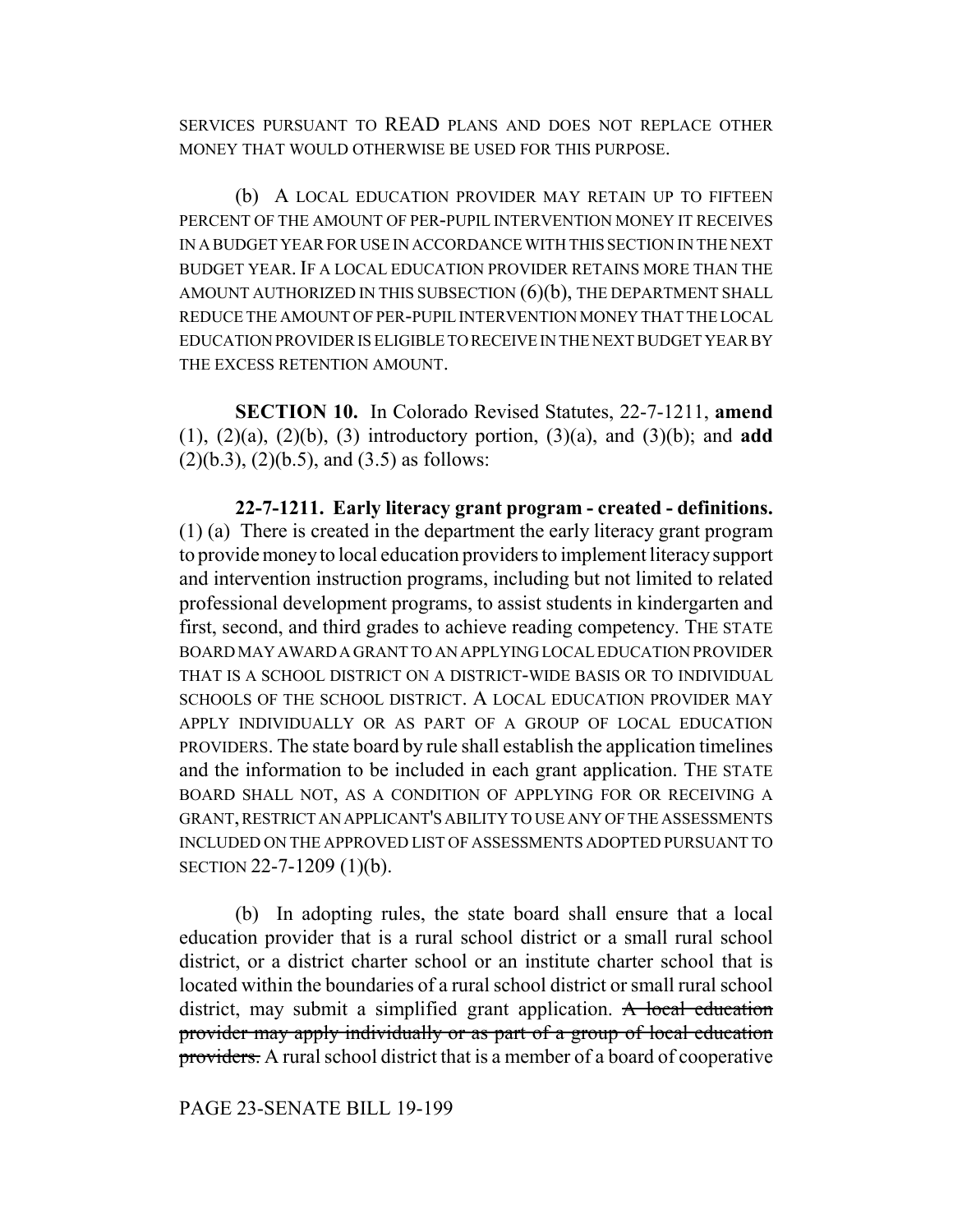services may seek assistance in writing the grant application from the board of cooperative services. A board of cooperative services may apply for a grant to provide instructional support in literacy for small rural school districts that are members of the board of cooperative services.

(2) The department shall review each grant application received and recommend to the state board whether to award the grant and the duration and amount of each grant. In making recommendations, the department shall consider the following factors:

(a) The percentage of kindergarten and first-, second-, and third-grade students enrolled by the applying local education provider or group of local education providers who have significant reading deficiencies AND THE PERCENTAGE OF KINDERGARTEN AND FIRST-, SECOND-, AND THIRD-GRADE STUDENTS WHO DO NOT HAVE SIGNIFICANT READING DEFICIENCIES BUT WHO ARE NOT MEETING THE GRADE-LEVEL EXPECTATIONS IN READING ADOPTED BY THE STATE BOARD;

(b) The instructional program that the applying local education provider or group of local education providers plans to implement using the grant moneys MONEY and whether it is an evidence-based program that is proven to be successful in other public schools in the country COLORADO OR IN OTHER STATES;

(b.3) WHETHER THE LOCAL EDUCATION PROVIDER OR GROUP OF LOCAL EDUCATION PROVIDERS EMPLOYS READING COACHES OR PLANS TO USE ALL OR A PORTION OF THE GRANT MONEY TO EMPLOY READING COACHES;

(b.5) THE DEGREE TO WHICH THE INSTRUCTIONAL PROGRAM INCORPORATES THE EFFECTIVE USE OF TECHNOLOGY, INCLUDING SOFTWARE, TO ASSIST IN ASSESSING AND MONITORING STUDENT PROGRESS TOWARD READING COMPETENCY;

(3) Based on the recommendations of the department, the state board shall award grants to applying local education providers or groups of local education providers, which grants are paid from money in the early literacy fund created in section 22-7-1210. Of the money allocated for the early literacy grant program pursuant to section  $22-7-1210$  (4)(b)(II) SECTION 22-7-1210 (4), the state board shall annually:

### PAGE 24-SENATE BILL 19-199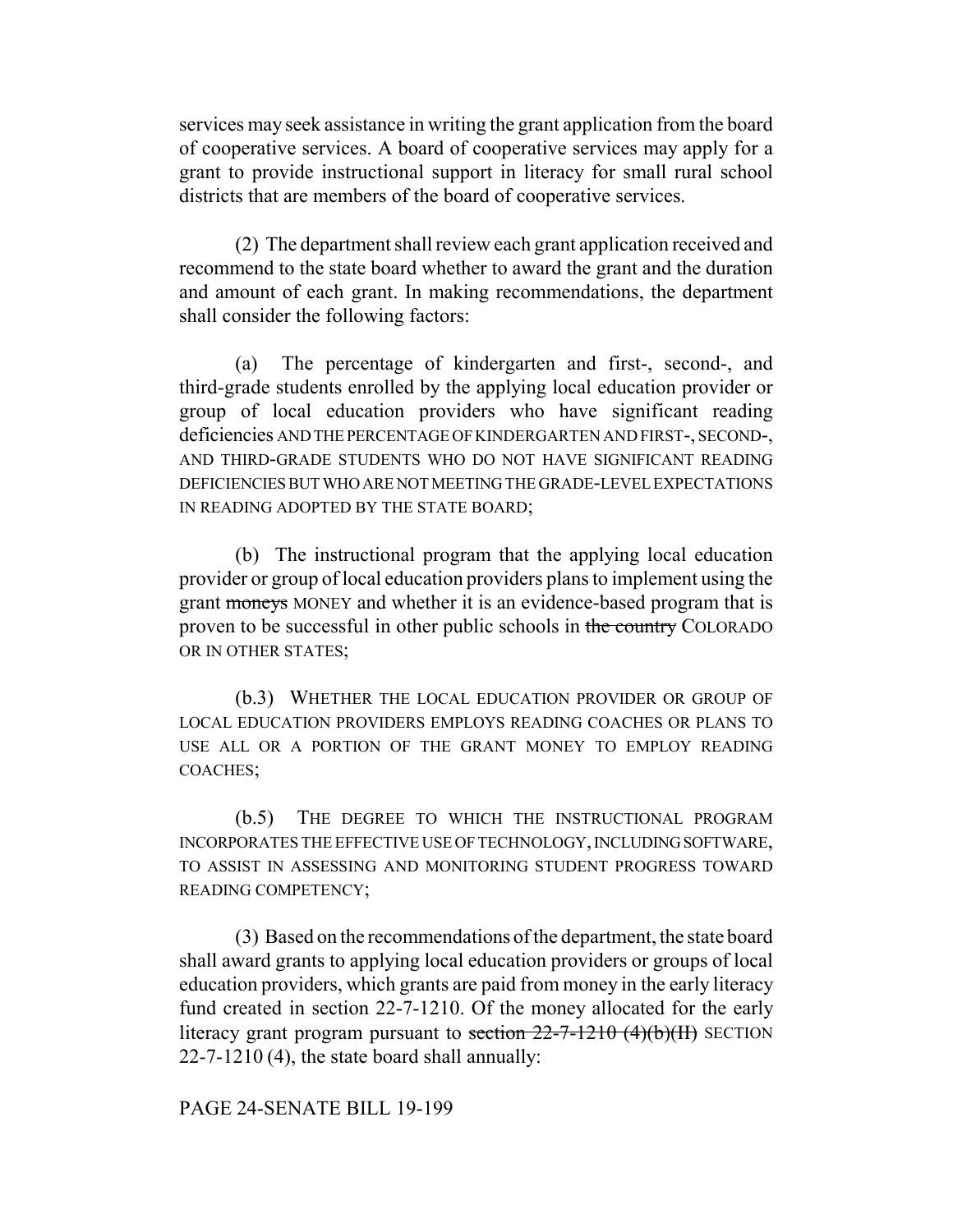(a) Award up to ten percent to applicants that have previously received a grant to fund school-wide literacy initiatives THAT HAVE RESULTED IN SIGNIFICANT STUDENT ACADEMIC GROWTH TOWARD READING COMPETENCY, AS DETERMINED BY AN INDEPENDENT EVALUATOR AS PROVIDED IN SECTION 22-7-1209 (8), and that are requesting an additional year of funding to assist the local education provider in sustainability planning for the initiatives, including the continuing use of literacy coaches;

(b) Award up to fifteen percent to fund professional development initiatives for local education providers that are already implementing evidence-based or scientifically based universal instruction and interventions THAT ARE RESULTING IN SIGNIFICANT STUDENT ACADEMIC GROWTH TOWARD READING COMPETENCY, AS DETERMINED BY AN INDEPENDENT EVALUATOR AS PROVIDED IN SECTION 22-7-1209 (8); and

(3.5) (a) UPON COMPLETION OF THE TERM OF A GRANT, IF AN INDEPENDENT EVALUATOR, AS PROVIDED IN SECTION 22-7-1209 (8), DETERMINES THAT THE INSTRUCTIONAL PROGRAM FUNDED BY THE GRANT MONEY HAS RESULTED IN SIGNIFICANT STUDENT ACADEMIC GROWTH TOWARD READING COMPETENCY, AND IF THE LOCAL EDUCATION PROVIDER REQUESTS AN EXTENSION OF THE GRANT, THE STATE BOARD SHALL EXTEND THE GRANT FOR A PERIOD RECOMMENDED BY THE DEPARTMENT. THE STATE BOARD SHALL INCREASE THE AMOUNT OF THE GRANT IF NECESSARY TO ENABLE THE LOCAL EDUCATION PROVIDER TO EXPAND OR ENHANCE IMPLEMENTATION OF THE INSTRUCTIONAL PROGRAM.

(b) UPON COMPLETION OF THE TERM OF A GRANT, IF AN INDEPENDENT EVALUATOR, AS PROVIDED IN SECTION 22-7-1209 (8), DETERMINES THAT THE INSTRUCTIONAL PROGRAM FUNDED BY THE GRANT MONEY HAS NOT RESULTED IN SIGNIFICANT ACADEMIC STUDENT GROWTH TOWARD READING COMPETENCY, THE STATE BOARD SHALL NOT EXTEND OR RENEW THE GRANT.

**SECTION 11.** In Colorado Revised Statutes, 22-7-1213, **amend** (2); and **add** (1)(a.3), (1)(a.5), (1)(a.7), and (1.5) as follows:

**22-7-1213. Reporting requirements.** (1) Each local education provider shall annually report to the department information necessary to determine: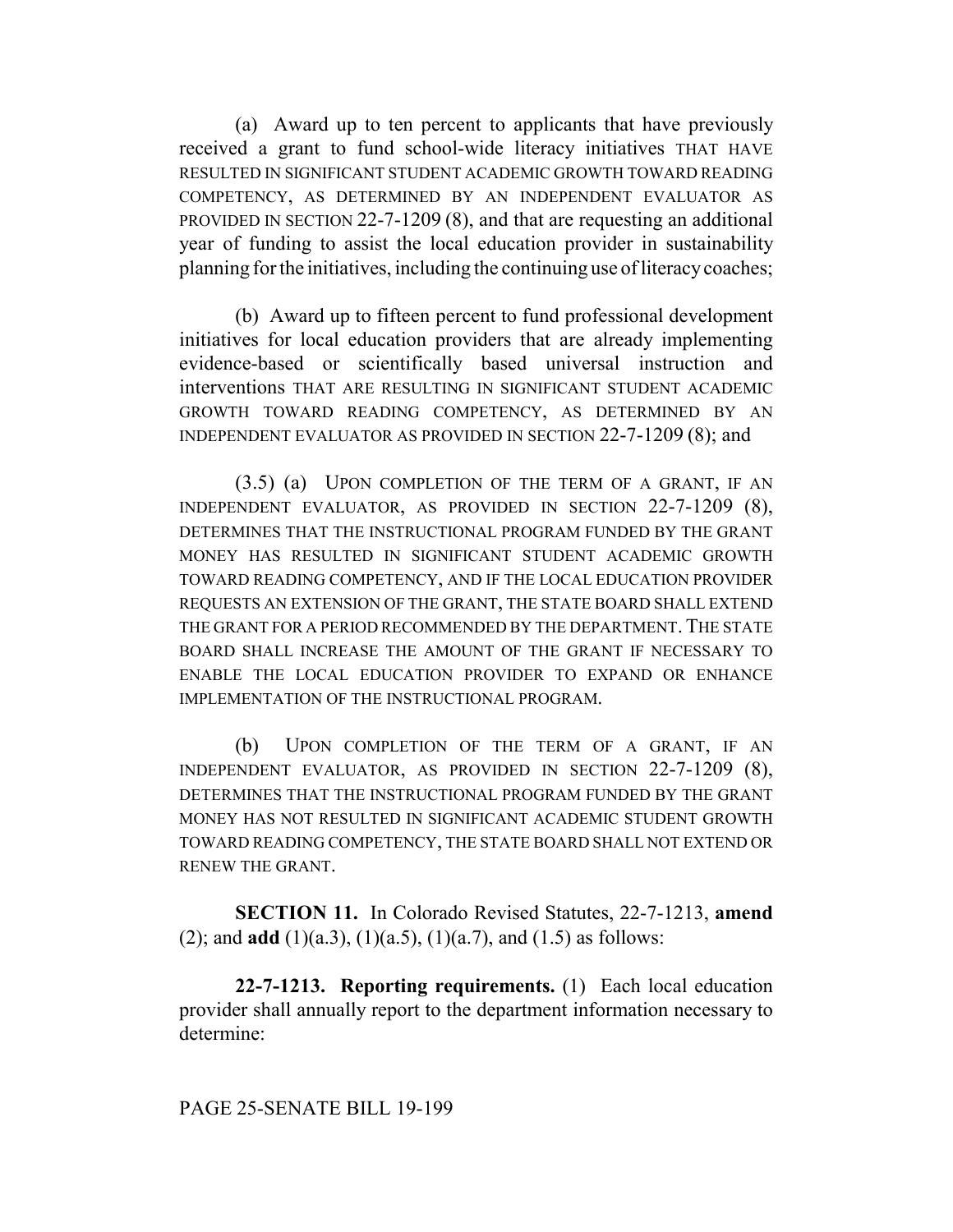(a.3) THE AMOUNT OF ACADEMIC GROWTH TO STANDARD IN READING ANNUALLY ACHIEVED BY STUDENTS WHO ARE ENROLLED IN KINDERGARTEN AND FIRST THROUGH THIRD GRADES AND WHO ARE IDENTIFIED AS HAVING SIGNIFICANT READING DEFICIENCIES;

(a.5) THE AMOUNT OF ACADEMIC GROWTH TO STANDARD IN READING ANNUALLY ACHIEVED BY STUDENTS WHO ARE ENROLLED IN KINDERGARTEN AND FIRST THROUGH THIRD GRADES AND WHO ARE IDENTIFIED AS READING BELOW GRADE LEVEL;

(a.7) WHETHER THE AMOUNT OF ACADEMIC GROWTH TO STANDARD ANNUALLY ACHIEVED BY EACH STUDENT DESCRIBED IN SUBSECTIONS  $(1)(a.3)$  AND  $(1)(a.5)$  OF THIS SECTION DEMONSTRATES SUFFICIENT, AS DETERMINED BY THE DEPARTMENT, GROWTH TO STANDARD IN READING OVER MULTIPLE YEARS;

(1.5) EACH LOCAL EDUCATION PROVIDER SHALL SUBMIT TO THE DEPARTMENT AND TO THE INDEPENDENT EVALUATOR CONTRACTED PURSUANT TO SECTION 22-7-1209 (8) ANY INFORMATION REQUIRED BY THE DEPARTMENT OR THE INDEPENDENT EVALUATOR TO COMPLETE THE EVALUATION DESCRIBED IN SECTION 22-7-1209 (8). THE LOCAL EDUCATION PROVIDER, IN PROVIDING INFORMATION, AND THE DEPARTMENT AND THE INDEPENDENT EVALUATOR IN RECEIVING AND USING THE INFORMATION, SHALL COMPLY WITH STATE AND FEDERAL LAWS TO PROTECT THE PRIVACY OF STUDENT INFORMATION. THE LOCAL EDUCATION PROVIDER, THE DEPARTMENT, AND THE INDEPENDENT EVALUATOR SHALL COLLABORATE TO MINIMIZE THE IMPACT ON INSTRUCTIONAL TIME THAT MAY RESULT FROM COLLECTING AND PROVIDING THE INFORMATION.

(2) Each local education provider that receives an early literacy grant pursuant to section 22-7-1211 or per-pupil intervention moneys MONEY shall, at the conclusion of each budget year in which it receives the grant or per-pupil intervention moneys MONEY, submit to the department information describing:

(a) The instructional programs, full-day kindergarten program, summer school literacy program, tutoring services, or other intervention services IN DETAIL, THE SPECIFIC EXPENDITURES for which the local education provider used the grant or per-pupil intervention moneys MONEY;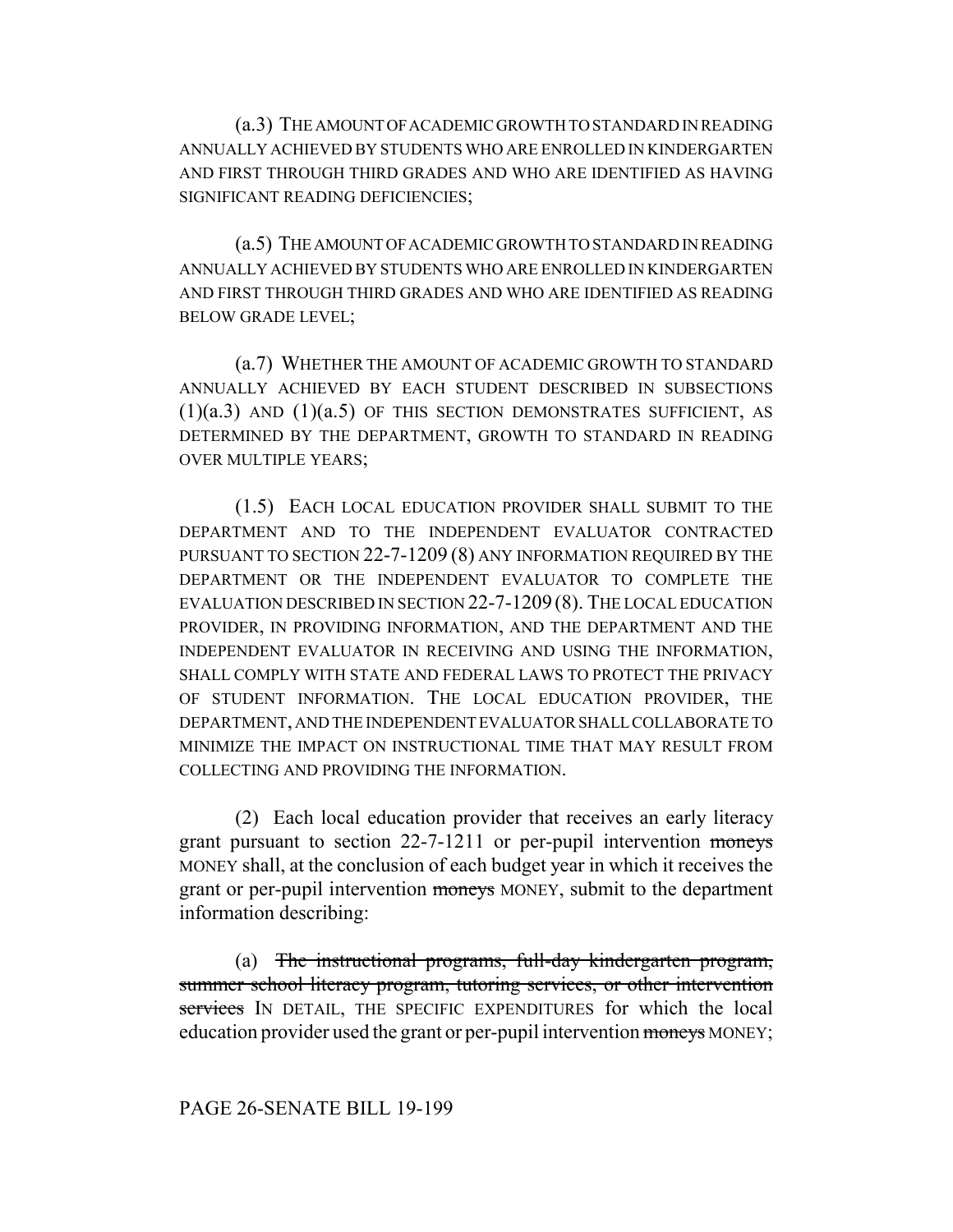(a.5) IF THE LOCAL EDUCATION PROVIDER PURCHASED INSTRUCTIONAL PROGRAMMING IN READING USING GRANT OR PER-PUPIL INTERVENTION MONEY, THE SCORES ATTAINED BY STUDENTS ENROLLED IN KINDERGARTEN THROUGH THIRD GRADE ON THE INTERIM READING ASSESSMENTS ADMINISTERED PURSUANT TO SECTION 22-7-1205;

(b) The number and grade levels of students who participated in each of the types of programs or services provided; and

(c) The progress made by participating students in achieving reading competency.

**SECTION 12. Appropriation - adjustments to 2019 long bill.** (1) To implement this act, appropriations made in the annual general appropriation act for the 2019-20 state fiscal year to the department of education for the early literacy competitive grant program are adjusted as follows:

(a) The cash funds appropriation from the marijuana tax cash fund created in section 39-28.8-501 (1), C.R.S., is decreased by \$5,378,678, and the related FTE is decreased by 8.0 FTE; and

(b) The cash funds appropriation from the early literacy fund created in section 22-7-1210 (1), C.R.S., is decreased by \$865,254.

(2) For the 2019-20 state fiscal year, \$7,500,000 is appropriated to the department of education. This appropriation consists of \$5,378,678 from the marijuana tax cash fund created in section 39-28.8-501 (1), C.R.S., and \$2,121,322 from the early literacy fund created in section 22-7-1210 (1), C.R.S. To implement this act, the department may use this appropriation for the early literacy competitive grant program.

(3) For the 2019-20 state fiscal year, \$2,702,557 is appropriated to the department of education. This appropriation is from the early literacy fund created in section 22-7-1210 (1), C.R.S. To implement this act, the department may use this appropriation for evidence-based training provided to teachers pursuant to section  $22-7-1208$  (6)(c), C.R.S.

(4) For the 2019-20 state fiscal year, \$1,664,570 is appropriated to the department of education. This appropriation is from the early literacy

PAGE 27-SENATE BILL 19-199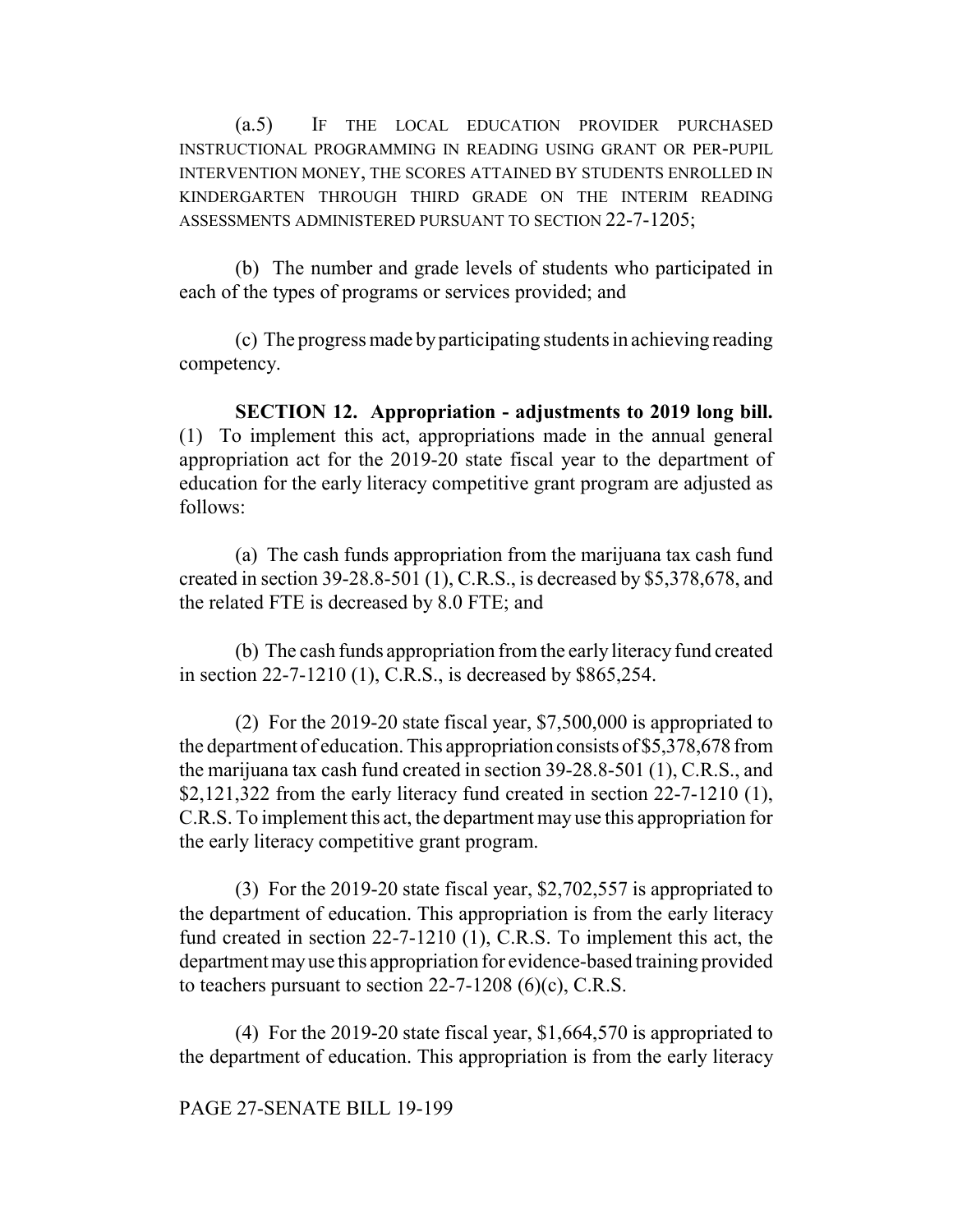fund created in section 22-7-1210 (1), C.R.S., and is based on an assumption that the department will require an additional 11.7 FTE. To implement this act, the department may use this appropriation for early literacy program administration, technical assistance, and monitoring.

(5) For the 2019-20 state fiscal year, \$750,000 is appropriated to the department of education. This appropriation is from the early literacy fund created in section 22-7-1210 (1), C.R.S. To implement this act, the department may use this appropriation for an independent evaluation pursuant to section 22-7-1209 (8), C.R.S.

(6) For the 2019-20 state fiscal year, \$500,000 is appropriated to the department of education. This appropriation is from the early literacy fund created in section 22-7-1210 (1), C.R.S., and is based on an assumption that the department will require an additional 0.5 FTE. To implement this act, the department may use this appropriation for a public information campaign pursuant to section 22-7-1209 (7), C.R.S.

(7) For the 2019-20 state fiscal year, \$26,261,551 is appropriated to the department of education. This appropriation is from the early literacy fund created in section 22-7-1210 (1), C.R.S. To implement this act, the department may use this appropriation for early literacy program per pupil intervention funding.

**SECTION 13. Safety clause.** The general assembly hereby finds,